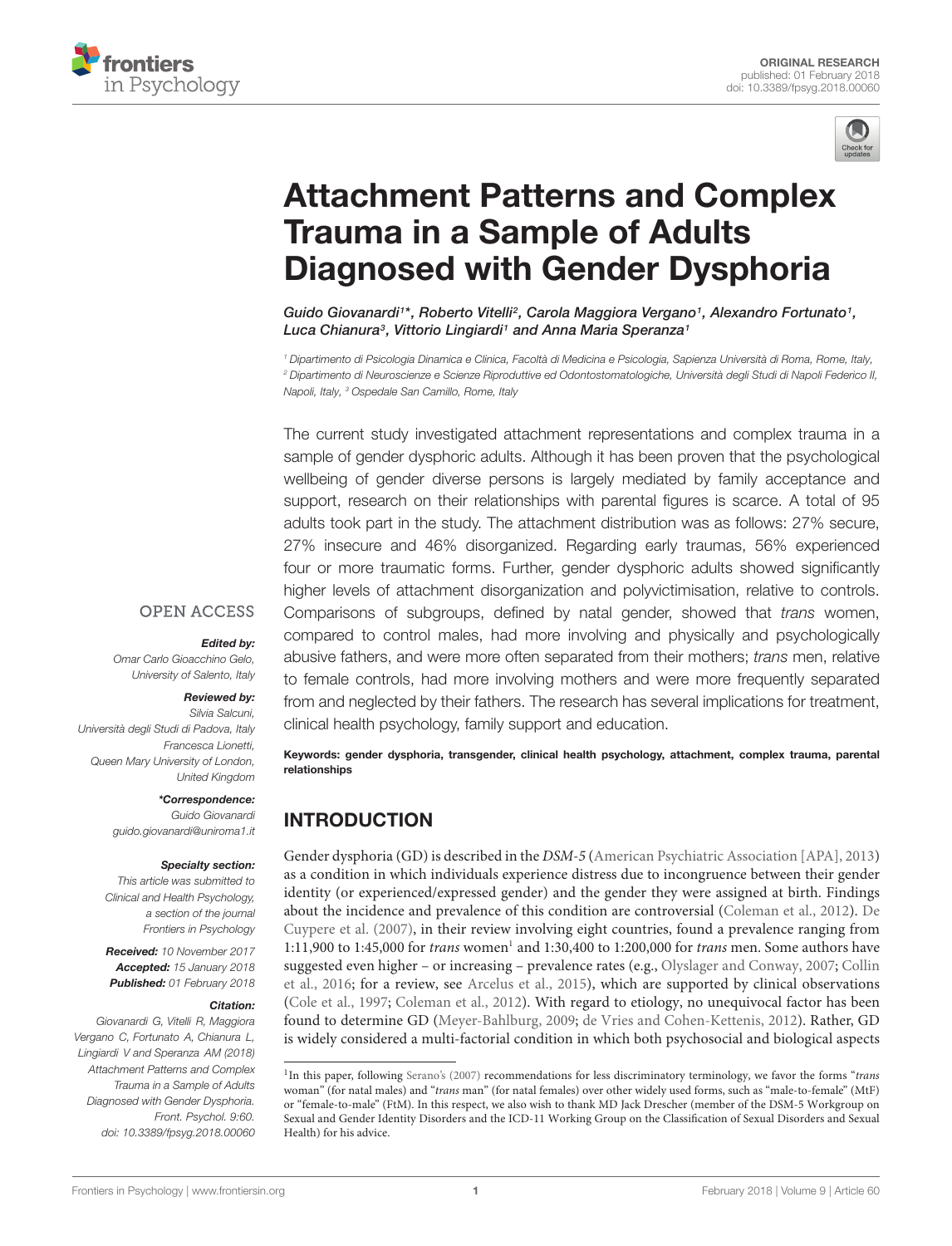play a role [\(de Vries and Cohen-Kettenis,](#page-10-4) [2012;](#page-10-4) [American](#page-9-0) [Psychiatric Association \[APA\],](#page-9-0) [2013\)](#page-9-0). The onset of GD typically occurs very early, around the ages of 2 through 4, although it is also possible for the onset to occur much later, during adolescence or even adulthood [\(Nieder et al.,](#page-11-3) [2011;](#page-11-3) [American](#page-9-0) [Psychiatric Association \[APA\],](#page-9-0) [2013;](#page-9-0) [Zucker et al.,](#page-12-0) [2016\)](#page-12-0). Many children who experience GD do not continue to experience it after puberty. Studies have found the percentage of persistence into adolescence and adulthood to vary from 2 to 20% [\(Steensma](#page-11-4) [et al.,](#page-11-4) [2011,](#page-11-4) [2013\)](#page-12-1). While factors associated with the persistence of childhood GD are still unknown, the intensity of GD seems to be an important predictor of persistence after puberty [\(Steensma](#page-12-1) [et al.,](#page-12-1) [2013\)](#page-12-1). Whether or not their GD persists, gender diverse children and adolescents, compared to no-GD youth, are at greater risk of suffering many psychological and social adversities. They experience poorer peer relations (e.g., [Cohen-Kettenis et al.,](#page-10-5) [2003;](#page-10-5) [Zucker et al.,](#page-12-2) [2012\)](#page-12-2) and poorer family relations (e.g., [Grossman and D'Augelli,](#page-10-6) [2006;](#page-10-6) [Hill and Menvielle,](#page-11-5) [2009\)](#page-11-5), and they are more psychologically vulnerable (e.g., [Cohen-Kettenis](#page-10-5) [et al.,](#page-10-5) [2003;](#page-10-5) [Singh et al.,](#page-11-6) [2011;](#page-11-6) [Steensma et al.,](#page-12-3) [2014\)](#page-12-3). Further, their psychological problems seem to be of a more internalized nature (e.g., presenting in depression and anxiety) than an externalized nature [\(Coates and Person,](#page-10-7) [1985;](#page-10-7) [Rekers and Morey,](#page-11-7) [1989;](#page-11-7) [Zucker and Bradley,](#page-12-4) [1995;](#page-12-4) [Cohen-Kettenis et al.,](#page-10-5) [2003;](#page-10-5) [Steensma et al.,](#page-12-3) [2014\)](#page-12-3). However, there has been considerable variability in the findings. For instance, percentages of clinicalrange cases reported in studies using the Child Behavior Checklist total behavior problem score range from 13 to 84% (for an overview, see [Zucker et al.,](#page-12-5) [2014\)](#page-12-5). As [Ristori and Steensma](#page-11-8) [\(2016\)](#page-11-8) point out, to better understand the association between GD and the variability of psychological functioning in children and adolescents, we should consider the effect to be largely mediated by social intolerance to gender diversity. Variability in psychological functioning in children with GD is expected to be inversely correlated with the intensity of their experienced social intolerance. Accordingly, there is evidence that perception of support within the family and with friends reduces the degree of psychosocial impairment (e.g., [Simons et al.,](#page-11-9) [2013\)](#page-11-9) and thus functions as a protective factor [\(Shiffman et al.,](#page-11-10) [2016\)](#page-11-10). However, research on the family environment and relations of children and adolescents with GD is scarce. As [Dierckx et al.](#page-10-8) [\(2016\)](#page-10-8) underline, research of this kind tends to be more qualitative than quantitative. Negative reactions from parents, and sometimes even their rejection of the child, is mentioned in various articles [\(Di Ceglie and Thümmel,](#page-10-9) [2006;](#page-10-9) [Hill et al.,](#page-11-11) [2010;](#page-11-11) [Riley et al.,](#page-11-12) [2011\)](#page-11-12), but few studies have tried to explore the parental relationships and the traumatic experiences that can occur in the family environment of a child or adolescent with GD.

In this study, we evaluated the attachment patterns and history of early relational traumas in a sample of trans adults with early onset GD (first childhood) [\(American Psychiatric Association](#page-9-0) [\[APA\],](#page-9-0) [2013\)](#page-9-0), in order to describe the less studied risk factors for the psychological outcomes of GD youth. Considering the variety of life paths that can lead to a GD diagnosis, and following the recent directions taken by the trauma literature, we conceptualized trauma more broadly than the definition expressed by PTSD diagnosis. We drew on the concept of "complex trauma" [\(Courtois,](#page-10-10) [2004;](#page-10-10) [Cook et al.,](#page-10-11) [2005\)](#page-10-11), which includes child maltreatment, neglect, domestic violence and other attachment-related trauma [\(Bailey et al.,](#page-9-2) [2007\)](#page-9-2), in addition to PTSD. Given that complex trauma and GD are both multidetermined constructs, we thought it more profitable to conceive of early onset GD and early relational traumas as concurring risk factors for adversity in psychological development. In this framework, we considered trauma a dimension independent of GD, and treated traumatic experiences in primary relationships – drawn close to attachment patterns – as important features of the complexity presented by gender variant individuals, rather than causative factors of their GD, as previously suggested in the literature (see below).

# Gender Dysphoria and Complex Trauma

Complex trauma can be understood as a set of experiences of cumulative, chronic and prolonged traumatic events, most often of an interpersonal nature, involving primary caregivers and frequently arising in early childhood or adolescence [\(Courtois,](#page-10-10) [2004;](#page-10-10) [Cook et al.,](#page-10-11) [2005\)](#page-10-11). Maltreatment experiences may include: severe neglect; exposure to domestic violence; intensive, painful medical conditions; and physical and sexual abuse [\(Zilberstein,](#page-12-6) [2014\)](#page-12-6). Often, children suffering from complex trauma face a combination of these experiences [\(Ford et al.,](#page-10-12) [2010\)](#page-10-12). Such children are at risk of developing disorganized attachment relationships in infancy. The percentage of disorganized attachments in high-risk families has been shown to range from about 40 to 80% [\(Lyons-Ruth and Jacobvitz,](#page-11-13) [2008;](#page-11-13) [Liotti,](#page-11-14) [2013\)](#page-11-14). The environment provided by maltreating parents usually induces children to develop dissociative and avoidant strategies to cope with extreme emotions [\(Solomon](#page-11-15) [and George,](#page-11-15) [1999;](#page-11-15) [Briere,](#page-10-13) [2006;](#page-10-13) [Cicchetti and Valentino,](#page-10-14) [2006;](#page-10-14) [Bailey et al.,](#page-9-2) [2007\)](#page-9-2), and this prevents them from processing and normatively integrating memories and experiences [\(Fonagy et al.,](#page-10-15) [2000;](#page-10-15) [Macfie et al.,](#page-11-16) [2001\)](#page-11-16).

The relationship between relational trauma and GD has often been described as univocal. Many authors (e.g., [Money and](#page-11-17) [Lamacz,](#page-11-17) [1984;](#page-11-17) [Stoller,](#page-12-7) [1985;](#page-12-7) [Money,](#page-11-18) [1986;](#page-11-18) [Zucker and Kuksis,](#page-12-8) [1990;](#page-12-8) [Marantz and Coates,](#page-11-19) [1991;](#page-11-19) [Zucker and Bradley,](#page-12-4) [1995\)](#page-12-4) have speculated about the influence of trauma, abuse, dysfunctional parental conduct (such as a mother's extreme closeness with her child), parental dynamics or pathology (such as maternal depression or the absence of a father) and parents' atypical psychosexual development (such as their confusion about their own feelings of masculinity and femininity) on children. It has been thought that such environmental patterns might limit children's opportunities to identify with the same-sex parent and to experience cross-gender reinforcement patterns (for a discussion, see [Hill and Menvielle,](#page-11-5) [2009\)](#page-11-5). Transsexualism has often been interpreted as an extreme dissociative defense against trauma experienced in early relationships [\(Coates and Person,](#page-10-7) [1985;](#page-10-7) [Devor,](#page-10-16) [1994;](#page-10-16) [Di Ceglie,](#page-10-17) [1998\)](#page-10-17). However, to date, no solid empirical support has been produced by studies testing these hypotheses. The co-occurrence with dissociation, for instance, suggested by many theoretical and clinical studies (e.g., [Coons,](#page-10-18) [1984;](#page-10-18) [Putnam,](#page-11-20) [1989;](#page-11-20) [Devor,](#page-10-16) [1994;](#page-10-16) [Modestin and Ebner,](#page-11-21) [1995\)](#page-11-21), was recently effectively disputed [\(Colizzi et al.,](#page-10-19) [2015\)](#page-10-19).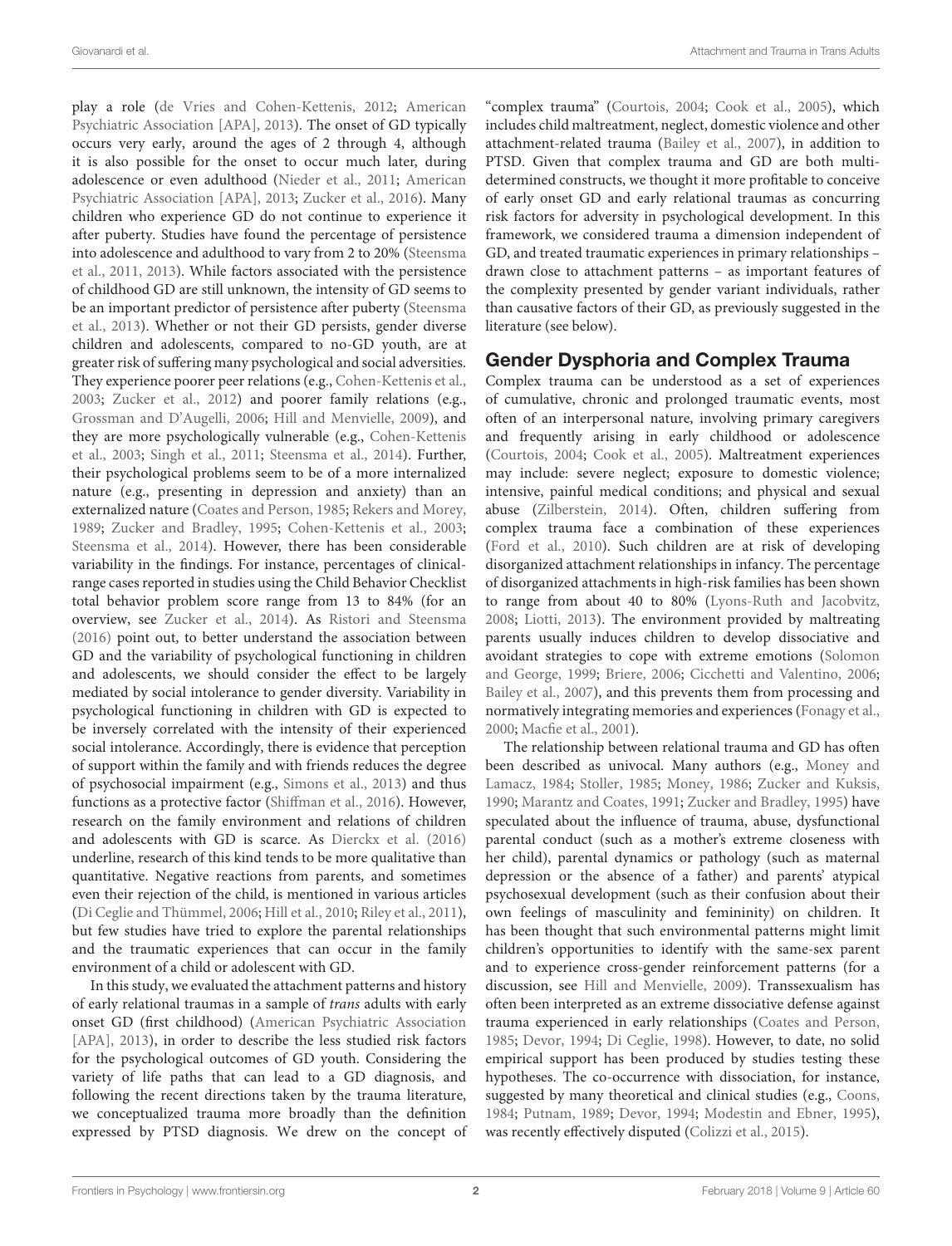As mentioned above, research on the experience of complex trauma in GD individuals is limited. In comparison to the general population, individuals with GD have been shown to be more subject to devaluation, oppression and discrimination (e.g., [Lombardi et al.,](#page-11-22) [2002;](#page-11-22) [Melendez and Pinto,](#page-11-23) [2007;](#page-11-23) [Bockting](#page-9-3) [et al.,](#page-9-3) [2013\)](#page-9-3). Some (mostly descriptive) studies have reported a high frequency in transsexual individuals of childhood sexual and physical abuse perpetrated by parents and caregivers [\(Pauly,](#page-11-24) [1974;](#page-11-24) [Lothstein,](#page-11-25) [1983;](#page-11-25) [Devor,](#page-10-16) [1994;](#page-10-16) [Gehring and Knudson,](#page-10-20) [2005;](#page-10-20) [Wilchins,](#page-12-9) [2006;](#page-12-9) [Wharton,](#page-12-10) [2007;](#page-12-10) [Veale et al.,](#page-12-11) [2008;](#page-12-11) [Cussino et al.,](#page-10-21) [2017;](#page-10-21) [Lingiardi et al.,](#page-11-26) [2017\)](#page-11-26). Moreover, one study showed that patients in gender clinics were more likely than psychiatric patients to report parental death during adolescence and early adulthood [\(Bernstein et al.,](#page-9-4) [1981\)](#page-9-4). As [Bandini et al.](#page-9-5) [\(2011\)](#page-9-5) point out, children showing gender atypicality are at higher risk of maltreatment and abuse, and suffer reprisals from parents as a consequence of their cross-gender behavior [\(Corliss et al.,](#page-10-22) [2002;](#page-10-22) [Nuttbrock et al.,](#page-11-27) [2010\)](#page-11-27). [Nuttbrock et al.](#page-11-28) [\(2009\)](#page-11-28), after interviewing a wide sample of trans women, reported that the majority of the women had failed to disclose their gender incongruence to parents and siblings in early adolescence, and thus had been unable to benefit from the protection of family support, which has been shown to be a protective factor for mental health [\(Simons](#page-11-9) [et al.,](#page-11-9) [2013\)](#page-11-9). Three other studies with trans samples [\(Grossman](#page-10-23) [et al.,](#page-10-23) [2005,](#page-10-23) [2006;](#page-10-24) [Grossman and D'Augelli,](#page-10-6) [2006;](#page-10-6) [Grossman et al.,](#page-10-24) [2006\)](#page-10-24) showed that many GD youth reported experiences of verbal and physical abuse from family members and neighbors, and negative reactions from parents when they came out.

# Gender Dysphoria and Attachment

Few studies on GD patients have examined attachment processes and patterns. With regard to children, [Goldberg](#page-10-25) [\(1997\)](#page-10-25) reported a higher rate of insecurity in boys with GD (formerly known as "gender identity disorder" [GID]), compared to a normative population. [Birkenfeld-Adams](#page-9-6) [\(2000\)](#page-9-6) confirmed this higher percentage of boys with GID in a modified Strange Situation, finding insecure attachment in 73% of the sample. [Cooper et al.](#page-10-26) [\(2013\)](#page-10-26) highlighted a negative association between the related construct of "gender contentedness" and avoidant attachment in both boys and girls, and with preoccupied (ambivalent) attachment in boys in a fifth grade sample. As [DeKlyen and](#page-10-27) [Greenberg](#page-10-27) [\(2016\)](#page-10-27) state, youth with GD seem to be at increased risk for insecure attachment; however, there is no consensus on the form of this insecurity.

Few researchers have used the Adult Attachment Interview (AAI) with transsexual or gender-variant populations. [Cook](#page-10-28) [\(1999\)](#page-10-28) studied attachment patterns in a group of six fathers of GID boys, finding the presence of four unresolved/disorganized states of mind and two that were preoccupied with a secondary unresolved classification. [Vitelli](#page-12-12) [and Riccardi](#page-12-12) [\(2010\)](#page-12-12) found, in a sample of 18 transsexual adults, a high percentage of unresolved/disorganized states of mind (39%) and insecure patterns (72%). The authors also found an impressively high frequency of traumatic experiences within the first 10 years of life. [Colizzi et al.](#page-10-29) [\(2013\)](#page-10-29) found a high percentage of insecure attachment (70%) in their sample of 50 adult transsexuals. Finally, in a recent study, [Lingiardi et al.](#page-11-26)

[\(2017\)](#page-11-26) found a high percentage of unresolved/disorganized states of mind (50%) and a considerably high percentage of secure patterns (39%). Moreover, 29 (66%) of the 44 individuals had traumatic childhood experiences relating to the loss of an attachment figure or physical or sexual abuse.

In response to the identified gaps in the literature, this study aimed at gaining in-depth knowledge of some problematic features that may be grounds for psychological complications in trans people and may interfere with their gender expression. Specifically, we aimed at exploring gender variant persons' attachment representations and history with primary figures in early experiences of trauma and loving caregiving, and comparing these findings with those of a cisgender control group. In order to explore the internalized aspects of parental relationships in our subjects, we narrowed our analysis to the Adult Attachment Interview subscales concerning states of mind directly connected to parental figures (e.g., idealization, anger and derogation). At a deeper level of enquiry, we then performed comparisons of subgroups. To analyze attachment and trauma, we broke our sample down according to gender (trans women vs. trans men). Additionally, regarding trauma, we compared trans women to male controls and trans men to female controls, in order to explore the differences in natal males and females between transgender and cisgender developmental paths. At the heart of our research was an intention to update psychological and clinical perspectives on the developmental environment of trans persons, highlighting the impact that adversities in the family context may have on their adult adaptation. Our aim was to read these adversities not as they have been read in the past – as etiological factors for GD – but as instances of risk that should be carefully managed by psychologists working with trans people. Ultimately, the purpose of this study was to contribute to and facilitate trans persons' development of a free and personal identity during their transition path.

To sum up, we aimed to test the following hypotheses:

- (1) The first hypothesis postulated that in our sample of gender dysphoric people unsecure and disorganized attachment classifications were more frequent, relative to controls;
- (2) The second hypothesis assumed that in the gender dysphoric sample higher frequencies of traumatic experiences could be found within early caregiving relationships, compared to controls;
- (3) The third hypothesis postulated that in the gender dysphoric sample early experiences of a loving caregiving were less frequent compared to controls;
- (4) The forth hypothesis assumed that it was possible to find differences regarding attachment and complex trauma between trans women and trans men.

# MATERIALS AND METHODS

# **Participants**

The study was conducted with 95 GD adults (74 trans women, 21 trans men). The sample was recruited from the Service for Adaptation of Physical Identity to Psychological Identity Clinical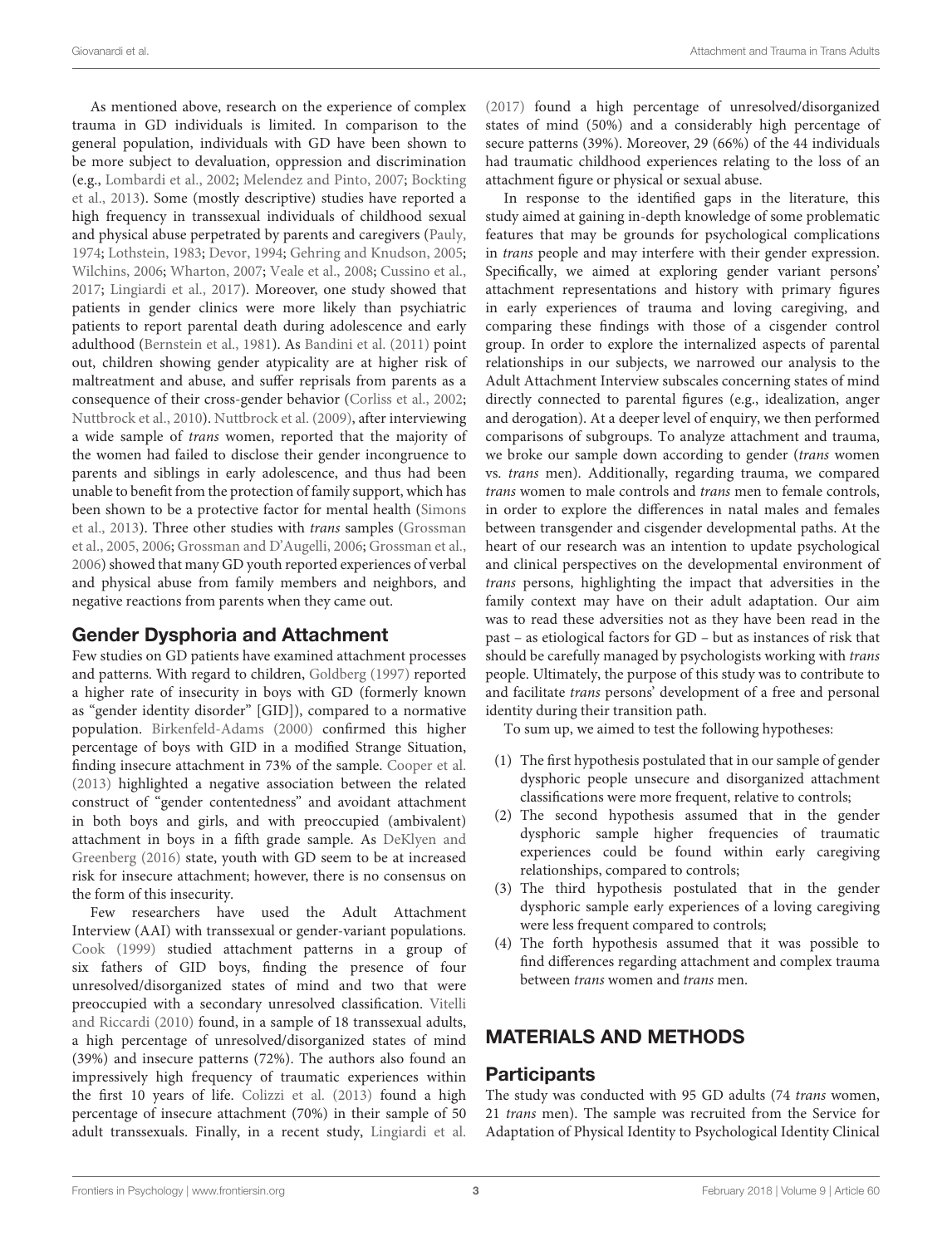Center (SAIFIP, San Camillo-Forlanini Hospital, Rome) and the Gender Dysphoria Psychological Service – Department of Clinical Neurosciences, Reproductive and Odontostomatological Sciences (UPCPA, Federico II University Hospital, Naples). All participants declared an early onset of GD (first childhood). The mean age of the full sample was 29 years  $(SD = 7.2)$ ; the same mean age was identified for *trans* women  $(SD = 7.8)$  and *trans* men ( $SD = 5.0$ ). All *trans* men were Italian, while 86% of *trans* women were Italian and 14% were South American. With respect to the level of education, 3% had an elementary license, 39% had a middle school license, 51% had a high school diploma and 7% had a college degree.

The control group, which was recruited through snowball sampling by the authors in Rome and Naples, was composed of 123 non-clinical persons (61 male, 62 female). The mean age of the total sample was 34 years ( $SD = 10.2$ ); the mean age of males was 35 years  $(SD = 11.9)$  and the mean age of females was 33 years ( $SD = 5.6$ ). Aside from 2% of the sample, all were Italian. With respect to the level of education, 27% had a middle school license, 54% had a high school diploma and 19% had a college degree. The overall sample was recruited expressively asking for a participation secured through a written informed consent procedure that required active consent from participants. The current study has been attended within the Ph.D. context at the Department of Dynamic and Clinical Psychology (Faculty of Medicine and Psychology, Sapienza University of Rome) and received the approval from the Ethical Committee of the Department (n◦ 24/2016).

### Measures

### Adult Attachment Interview (AAI; [George et al.,](#page-10-30) [1984;](#page-10-30) [Main et al.,](#page-11-29) [2003\)](#page-11-29)

The AAI is a semi-structured interview following an hourlong protocol, which explores adults' mental representations of attachment while discussing childhood experiences. After providing an overview of their family composition, respondents are asked to describe their early relationships with parents, supplying five adjectives and supporting these with descriptions of specific incidents. Additionally, interviewees are probed regarding situations of distress (e.g., emotional upset, hurt, or illness) and instances of threat or abuse. Following this, questions are posed concerning respondents' early reactions to separation from a caregiver and significant loss. The interview transcripts are scored on thirteen 9-point scales. Five scales assess the "probable childhood experience" with caregiving figures (loving, rejecting, neglecting, involving, pushing to achieve), whereas eight scales assess the current mental state with regard to attachment (idealization, anger, derogation, passivity, lack of memory, metacognition, coherence of transcript, and coherence of mind). The AAI score is based on the participant's ability to produce coherent narratives of childhood experiences with caregivers that classify the respondent as Secure/Autonomous (F), Dismissing (Ds), Entangled/Preoccupied with respect to attachment (E) or "Cannot Classify" (CC) when a global breakdown in the organization of discourse arises. An interviewee may also be assigned an Unresolved/Disorganized state of mind (U) concerning past abuse or loss in association with a

best-fitting primary classification. Psychometric testing and meta-analyses have provided evidence of the AAI's stability and discriminant and predictive validity in both clinical and non-clinical populations [\(Bakermans-Kranenburg and Van](#page-9-7) [IJzendoorn,](#page-9-7) [1993;](#page-9-7) [Bakermans-Kranenburg and van IJzendoorn,](#page-9-8) [2009;](#page-9-8) [Sagi et al.,](#page-11-30) [1994;](#page-11-30) [van IJzendoorn,](#page-12-13) [1995;](#page-12-13) [Roisman et al.,](#page-11-31) [2007;](#page-11-31) [Hesse,](#page-10-31) [2008;](#page-10-31) [van IJzendoorn and Bakermans-Kranenburg,](#page-12-14) [2008\)](#page-12-14). In the present study, each interview was recorded, transcribed verbatim and coded by certified raters (AF, GG, CMV) according to the AAI coding and classification system [\(Main et al.,](#page-11-29) [2003\)](#page-11-29). All transcripts were double-coded, blind to subject conditions. When disagreement arose, a third independent coder categorized the relevant transcript and, following discussion between all three coders, a final agreement was reached.

### Complex Trauma Questionnaire (ComplexTQ; [Maggiora Vergano et al.,](#page-11-32) [2015\)](#page-11-32)

The ComplexTQ is a 70-item scale for the retrospective assessment of multi-type maltreatment, measuring lack of care (physical and emotional neglect), abuse (psychological, physical and sexual abuse) and other traumatic experiences, such as rejection, role reversal, exposure to domestic violence, separation and loss. The instrument is available in two different versions: clinician-report and self-report. The questionnaire assesses adverse experiences from childhood (to the age of 14) involving maternal, paternal and other attachment figures, separately. In the current study, the clinician-report version was used and applied to the AAI transcripts. The questionnaire requires approximately 15 to 20 min to complete, depending on the length of the interview transcript. Scores for the presence and frequency of traumatic experiences in each domain are automatically provided by the software.

Concerning the analyses of the current study, for the attribution of attachment categories we used the scoring system of [Main et al.](#page-11-29) [\(2003\)](#page-11-29), which takes in account specific cut-offs for the state of mind scales. We considered these scales also for comparisons between groups and subgroups, to identify the prevalent representational characteristics of the participants. With regard to experience scales, we took in account only the Loving scale, which was identified as a protective factor against traumas (see [Murphy et al.,](#page-11-33) [2014\)](#page-11-33). Other experience scales are explored in a thorough way by the ComplexTQ. Due to the large number of t-test comparisons, we performed a multiple testing correction using the Benjamini–Hochberg (BH) method [\(Benjamini and Hochberg,](#page-9-9) [1995\)](#page-9-9) to adjust the p-values into false discovery rate (FDR).

# RESULTS

# Attachment Classifications

Analysis of the 4-way distribution of AAI transcripts highlighted that, within the control group, 61% were classified as F, 19% were classified as Ds, 7% were classified as E and 13% were classified as U. With regard to the GD participants, 27% were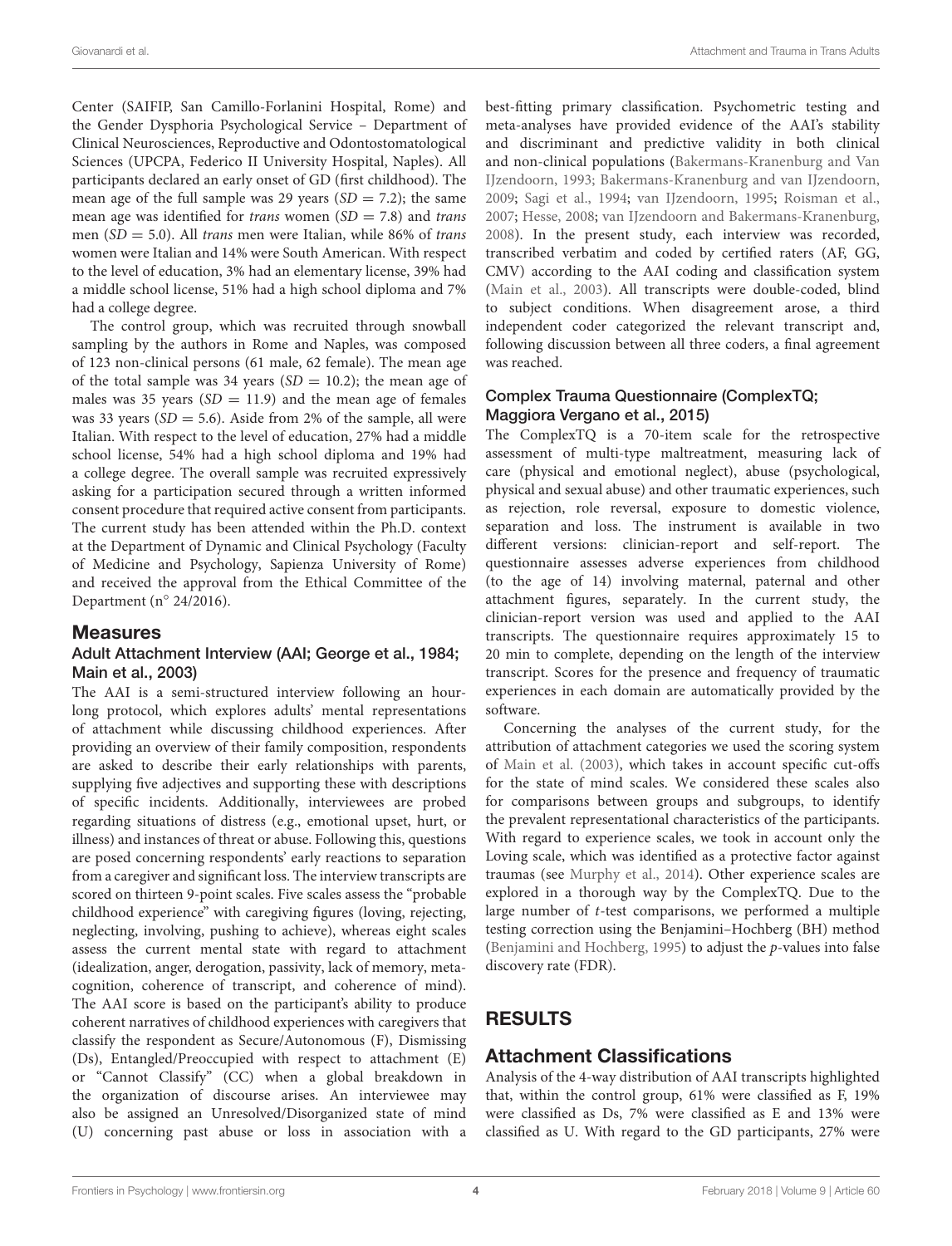classified as F, 14% were classified as Ds, 13% were classified as E and 46% were classified as U. Focusing on the disorganized portion of the GD sample, 19% were classified as U, 17% were classified as CC and 10% were classified as both U and CC. Despite the heterogeneity of the GD persons' disorganized profiles, analysis of the standardized residuals highlighted an overrepresentation of CC ( $sr = 3.4$ ) and U/CC ( $sr = 2.7$ ) classifications.

**[Table 1](#page-4-0)** shows the distribution of AAI classifications for GD patients and controls within the dimensions of security– insecurity and organization–disorganization. The GD patients' distribution differed significantly from that of the controls on both comparisons. In the security–insecurity comparison ( $\chi^2[1,$  $N = 218$ ] = 24.347,  $p = 0.000$ , effect size  $\varphi = 1.65$ ), there was an underrepresentation of F classifications ( $sr = -2.7$ ) and an overrepresentation of insecure categories ( $sr = 2.5$ ). Regarding the distribution of organized (F, Ds, and E) and disorganized (U and CC) classifications  $[\chi^2(1, N = 218) = 29.810, p = 0.000,$ effect size  $\varphi = 2.01$ , in the GD sample, disorganized states of mind were overrepresented ( $sr = 3.5$ ) and, to a lesser extent, fewer organized attachments ( $sr = -2.2$ ) than expected were found.

We then compared the GD group to normative and combined clinical samples from international [\(Bakermans-Kranenburg and](#page-9-8) [van IJzendoorn,](#page-9-8) [2009\)](#page-9-8) and national meta-analyses [\(Cassibba](#page-10-32) [et al.,](#page-10-32) [2013\)](#page-10-32), with reference to the 4-way AAI distribution and the organized vs. disorganized classifications (**[Table 2](#page-5-0)**). Analyses of the 4-way distribution showed that our GD group differed significantly from normative samples – both international ( $\chi^2$ [3,  $N = 788$ ] = 45.503,  $p = 0.000$ , effect size Cramer's  $V = 0.94$ ) and Italian ( $\chi^2[3, N = 937] = 119.800, p = 0.000,$  effect size Cramer's  $V = 2.26$ ), and, to a lesser extent, to the Italian clinical sample ( $\chi^2[3, N = 355] = 14.347, p = 0.002$ , effect size Cramer's  $V = 0.44$ ) – whereas no difference was found between our GD group and the international clinical sample. As to the comparison of organized and disorganized AAI classifications, the GD group was strongly significantly different from normative samples - both international  $(\chi^2[1,$  $N = 788$ ] = 39.085,  $p = 0.000$ , effect size  $\varphi = 1.39$ ) and Italian  $(\chi^2[1, N = 937] = 115.369, p = 0.000,$  effect size

<span id="page-4-0"></span>TABLE 1 | Adult attachment interview (AAI) classifications distribution (secure vs. insecure and organized vs. disorganized) for GD patients and controls.

|                         | Controls     | <b>GD</b> patients |
|-------------------------|--------------|--------------------|
|                         | $(n = 123)$  | $(n = 95)$         |
| Secure (F)              | 75 (61%)     | 26 (27%)           |
|                         | $(sr = 2.4)$ | $(sr = -2.7)$      |
| Insecure (Ds, E, U, CC) | 48 (39%)     | 69 (73%)           |
|                         | $sr = -2.2$  | $(sr = 2.5)$       |
| Organized (F, Ds, E)    | 107 (87%)    | 51 (54%)           |
|                         | $(sr = 1.9)$ | $(sr = -2.2)$      |
| Disorganized (U, CC)    | 16 (13%)     | 44 (46%)           |
|                         | $sr = -3.1$  | $sr = 3.5$         |
|                         |              |                    |

F, free/autonomous; Ds, dismissing; E, entangled/preoccupied; U, unresolved/ disorganized; CC, cannot classify; sr, standardized residuals.

 $\varphi = 3.77$ ) – although it showed no differences relative to clinical samples.

### AAI State of Mind Scales

As mentioned above, we opted to explore the AAI state of mind scales for Idealization, Derogation and Anger. **[Table 3](#page-5-1)** shows the mean scores of the three scales for the two groups. In GD patients, after the BH correction, only Anger toward fathers resulted significantly higher, relative to the control group.

### Trans Women vs. Trans Men

With regard to the comparison between trans women and trans men in the GD sample, the 4-way AAI distribution, the distribution of secure vs. insecure AAI classifications and the distribution of organized vs. disorganized AAI classifications showed no significant differences. Concerning the AAI state of mind scales, the only significant difference between the two subgroups was observed with regard to Idealization  $(t[2.618,$  $p = 0.012$ ,  $df = 92$ ]), showing that *trans* women idealized their mothers to a greater extent.

# History of Complex Trauma

# Trauma Occurrence

Presence of a traumatic history was evaluated with the ComplexTQ, which considered participants' experiences of many forms of relational trauma to the age of 14, within primary relationships. Results showed that 10% of GD participants had not experienced any early adversity, 13% had experienced one form of trauma, 8% had experienced two forms, 13% had experienced three forms and 56% had experienced four or more forms. In the control group, 30% of participants had not experienced any form of trauma, 37% had experienced one form of trauma, 16% had experienced two forms, 9% had experienced three forms and 7% had experienced four or more forms.

**[Table 4](#page-5-2)** shows the distribution of individuals (GD patients and controls) with experience of fewer than four traumatic forms against those who were polyvictimised, showing experience of four or more forms of trauma. We opted for this grouping, following the examples of [Finkelhor et al.](#page-10-33) [\(2007\)](#page-10-33) and [Murphy et al.](#page-11-33) [\(2014\)](#page-11-33), who identified the co-occurrence of four or more forms of adversity as a marker of high traumatisation. The percentage of those who had experienced fewer than four forms of trauma was lower in the GD group (44%) than the control group (93%). The distribution in our sample strongly differed from that of the control group  $[\chi^2(1,$  $N = 218$ ) = 61.881,  $p = 0.000$ , effect size  $\varphi = 4.19$ , showing a robust overrepresentation of polyvictimisation ( $sr = 5.0$ ) and an underrepresentation of fewer than four experienced forms of trauma ( $sr = -3.2$ ).

We also compared our GD group with the clinical sample of [Maggiora Vergano et al.](#page-11-32) [\(2015\)](#page-11-32), which was composed of individuals with dissociative and personality disorders. No significant differences were found between our group and the clinical sample, even when the occurrence of types of adversities were merged (<4 = absence vs.  $\geq$ 4 = presence of polyvictimisation).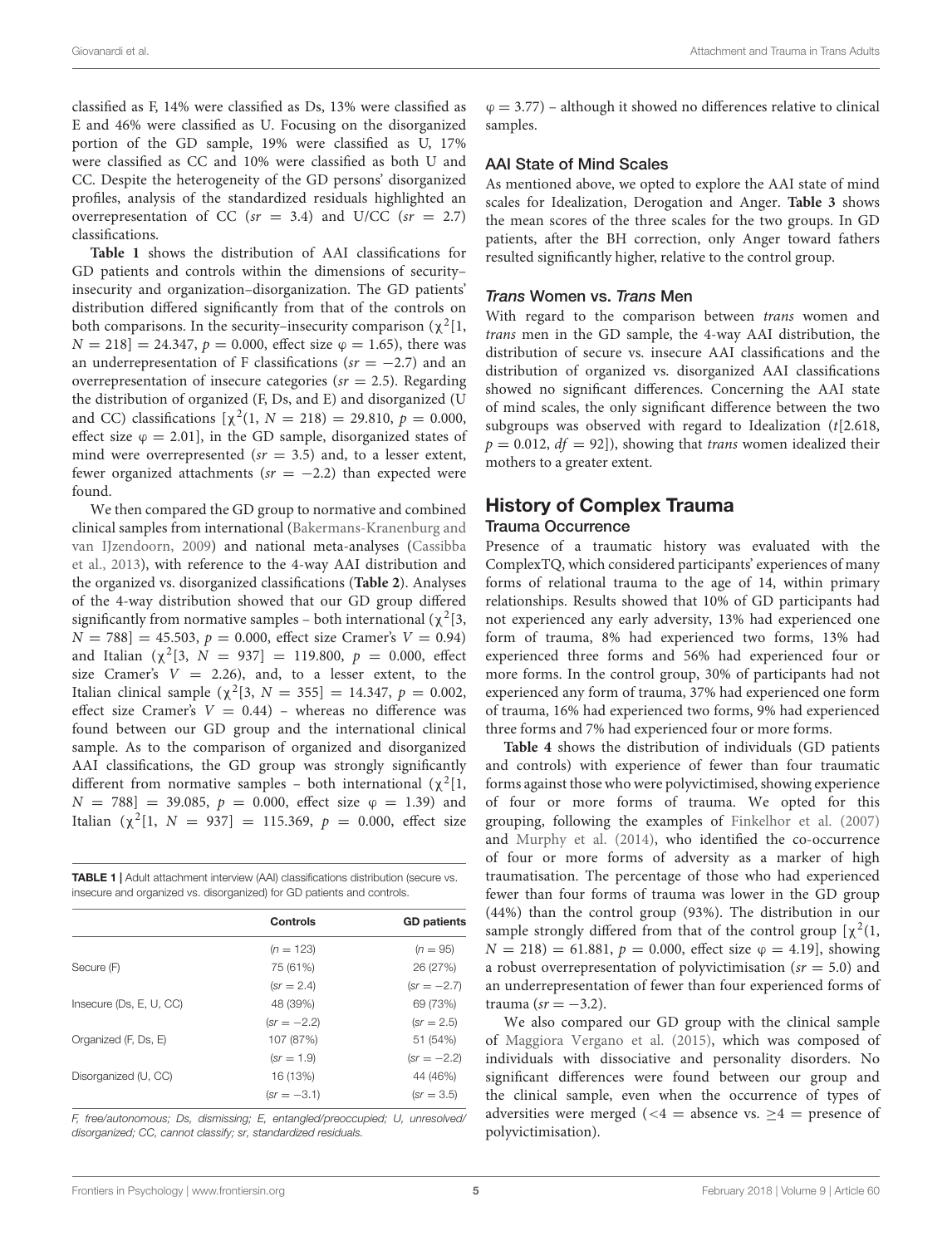<span id="page-5-0"></span>TABLE 2 | Comparison with literature data on AAI classifications [\(Bakermans-Kranenburg and van IJzendoorn,](#page-9-8) [2009](#page-9-8)\*; [Cassibba et al.,](#page-10-32) [2013](#page-10-32)\*\*).

|              | $GD (n = 95)$ | Normative sample <sup>*</sup> ( $n = 693$ ) | Clinical sample <sup>*</sup> ( $n = 1854$ ) | Normative sample** $(n = 842)$ | Clinical sample** $(n = 260)$ |
|--------------|---------------|---------------------------------------------|---------------------------------------------|--------------------------------|-------------------------------|
| F            | 26 (27%)      | 392 (56%)                                   | 426 (21%)                                   | 508 (60%)                      | 43 (17%)                      |
| Ds           | 13 (14%)      | 112 (16%)                                   | 389 (23%)                                   | 172 (21%)                      | 79 (30%)                      |
| Е            | 12 (13%)      | 63 (9%)                                     | 241 (13%)                                   | 92(11%)                        | 44 (17%)                      |
| U/CC         | 44 (46%)      | 126 (18%)                                   | 797 (43%)                                   | 70 (8%)                        | 94 (36%)                      |
| Organized    | 51 (54%)      | 567 (82%)                                   | 1056 (57%)                                  | 772 (92%)                      | 166 (64%)                     |
| Disorganized | 44 (46%)      | 126 (18%)                                   | 797 (43%)                                   | 70 (8%)                        | 94 (36%)                      |

F, free/autonomous; Ds, dismissing; E, entangled/preoccupied; U, unresolved/disorganized; CC, cannot classify.

<span id="page-5-1"></span>TABLE 3 | Mean scores (and standard deviations) of AAI state of mind scales for GD patients and controls.

|              |                | Controls ( $n = 123$ ) | GD patients $(n = 95)$ | $t (df = 216)$ | Effect size (Cohen's d) <sup>a</sup> | D      | <b>FDR</b> b |
|--------------|----------------|------------------------|------------------------|----------------|--------------------------------------|--------|--------------|
| Idealization | <b>Mothers</b> | 2.77(1.70)             | 3.29(2.08)             | $-1.963$       | 0.28                                 | < 0.05 | n.s. (0.102) |
|              | Fathers        | 2.26(1.64)             | 2.02(1.73)             | 1.446          | $\overline{\phantom{a}}$             | n.s.   | n.s.         |
| Derogation   | <b>Mothers</b> | 1.25 (0.80)            | 1.34 (1.24)            | $-0.667$       | $\overline{\phantom{a}}$             | n.s.   | n.s.         |
|              | Fathers        | 1.25 (0.80)            | 1.70 (1.82)            | $-2.214$       | 0.33                                 | < 0.05 | n.s. (0.086) |
| Anger        | <b>Mothers</b> | 1.53 (0.96)            | 1.50 (1.14)            | 0.229          | $\overline{\phantom{a}}$             | n.s.   | n.s.         |
|              | <b>Fathers</b> | (0.89) 1.40            | 1.97 (1.55)            | $-3.177$       | 0.47                                 | < 0.05 | 0.011        |
|              |                |                        |                        |                |                                      |        |              |

aEffect sizes Cohen's d: 0.80 or higher is a large effect size, 0.50-0.79 a medium effect size and 0.20-0.49 small. Effect sizes less than 0.20 are negligible [\(Cohen,](#page-10-34) [1988\)](#page-10-34). bP-values were adjusted into false discovery rate (FDR) using the Benjamini–Hochberg (BH) method [\(Benjamini and Hochberg,](#page-9-9) [1995\)](#page-9-9)

### Trauma Frequency

For the comparison of our sample and controls regarding the frequency of experiences of various forms of trauma, the reader is referred to the following subsection, where the comparison is broken down according to gender.

The comparison with literature data [\(Maggiora Vergano et al.,](#page-11-32) [2015\)](#page-11-32) concerning the frequency observed in all ComplexTQ scales is shown in **[Table 5](#page-6-0)**. In our sample, also after the BH correction, significantly lower scores were found on the following scales, all regarding the relationship with the mother: Neglect and Reject, and, to a lesser extent, Psychological Abuse, Physical Abuse and Witnessing Domestic Violence. There were no significant differences between the two samples for the Loss scales.

### GD vs. Control Subgroups

We first compared trauma frequency between trans women and male controls, and subsequently between trans men and female controls.

<span id="page-5-2"></span>**TABLE 4** | Occurrence of trauma (<4 vs.  $\geq$ 4) for GD patients and controls.

|          | <b>Controls</b> | <b>GD</b> patients |
|----------|-----------------|--------------------|
|          | $(n = 123)$     | $(n = 95)$         |
| $\lt 4$  | 114 (93%)       | 42 (44%)           |
|          | $(sr = 2.8)$    | $(sr = -3.2)$      |
| $\geq 4$ | 9(7%)           | 53 (56%)           |
|          | $(sr = -4.4)$   | $(sr = 5.0)$       |

 $4 =$  individuals with experiences of fewer than four typologies of trauma;  $\geq 4$  = individuals with experiences of four or more typologies of trauma (polyvictimisation).

The intensity of different traumatic experiences suffered by the GD and control subgroups, as yielded by the ComplexTQ scales, is shown in **[Tables 6A](#page-6-1)**,**[B](#page-7-0)**. Regarding the comparison between trans women and male controls, trans women resulted to have, following the BH correction, significantly higher scores on the following scales: father's Reject, Physical and Psychological Abuse, and Neglect from both parents. Fathers' Neglect and Reject yielded the largest effect sizes. Difference was significant with respect to father's Loss, with higher scores for trans women [Fisher's exact test:  $(N = 135)$ ,  $p = 0.002$ ].

In the comparison between trans men and female controls, after the BH correction, yielding large effect sizes, trans men showed significantly higher scores on the following scales: fathers' Neglect, Reject and Separation, and mothers' Psychological Abuse. Moreover, higher scores for trans men were found with respect to the Loss of other figures  $[\chi^2(1, N = 83) = 14.512,$  $p = 0.000$ , effect size  $\varphi = 1.59$ .

### Trans Women vs. Trans Men

With reference to the comparison within the GD sample between trans women and trans men, no significant differences were observed in the occurrence of trauma, the classification of polyvictimisation or the frequency of traumatic experiences, as examined through each ComplexTQ scale.

# **Caregiving**

To explore loving parental caregiving, we considered the mean scores of the AAI Loving scale. A significant difference was observed between GD and controls with respect to the father's relationship  $[GD = 3.11(1.59),$  Controls = 4.16(1.36);  $t(4.979,$  $p < 0.001$ ,  $df = 206$ , effect size Cohen's  $d = 0.70$ ], showing the poor emotional support and availability of fathers of GD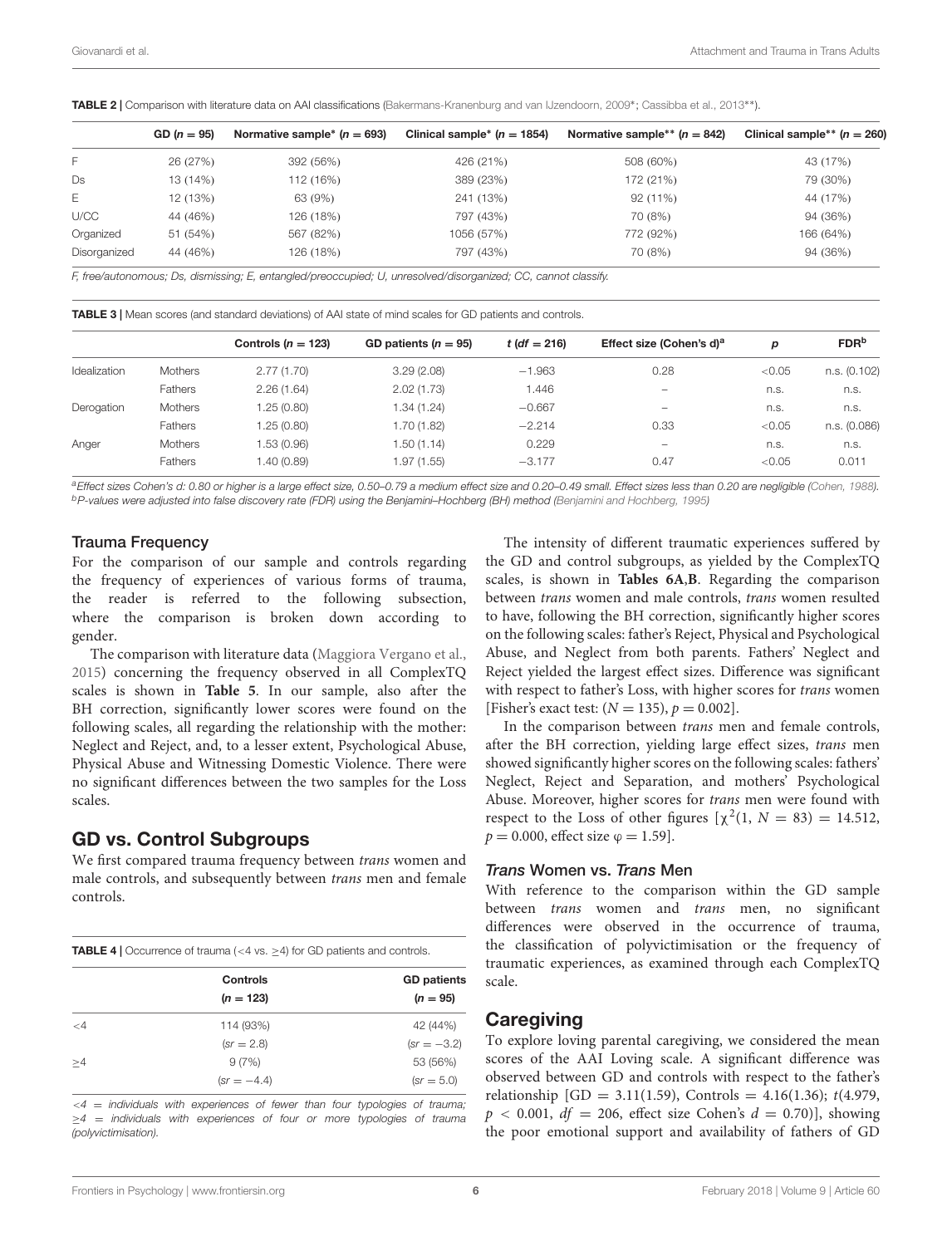persons. No significant difference was found in the comparisons between control males and trans women and between control females and trans men, nor between trans women and trans men.

# **DISCUSSION**

In the current study, we explored the attachment representations and narratives and early relational history of a sample of GD adults at two levels of analysis. The first level considered the entire GD sample and compared this sample with controls and other samples from the literature; the second level narrowed the investigation to GD subgroups,

comparing attachment and early relational experiences between trans women and trans men and experiences of trauma between trans women and male controls and between trans men and female controls. In the current section, summaries of the main findings are presented for the reader's convenience.

Concerning the first level of inquiry (into attachment), it is noteworthy to underline that almost half of our sample (46%) was marked by a high percentage of U and CC classifications, indicating a prevalence of insecurity. In the control group, only one form of disorganization was found: the U profile with regard to loss, due in most cases to recent deaths. In contrast, the GD sample showed all three forms of disorganized profiles (19% U, 17% CC and 10% U/CC).

<span id="page-6-0"></span>TABLE 5 | Comparison of our GD sample and literature data [\(Maggiora Vergano et al.,](#page-11-32) [2015](#page-11-32)\*) on frequency of trauma.

|                     |                | $GD (n = 95)$ | Clinical sample <sup>*</sup> $(n = 56)$ | <i>t</i> ( <i>df</i> = 149) | Effect size (Cohen's d) | p       | <b>FDR</b> |
|---------------------|----------------|---------------|-----------------------------------------|-----------------------------|-------------------------|---------|------------|
| Neglect             | <b>Mothers</b> | 1.50(0.65)    | 2.03(0.66)                              | $-4.768$                    | 0.81                    | < 0.001 | 0.000      |
|                     | Fathers        | 2.12(0.92)    | 2.07(0.76)                              | 0.364                       | $\qquad \qquad -$       | n.s.    | n.s.       |
| Reject              | <b>Mothers</b> | 1.33(0.46)    | 1.75(0.62)                              | $-4.366$                    | 0.80                    | < 0.001 | 0.000      |
|                     | Fathers        | 1.65(0.65)    | 1.64(0.56)                              | 0.059                       |                         | n.s.    | n.s.       |
| Role reversal       | <b>Mothers</b> | 1.30 (0.42)   | 1.39(0.62)                              | $-0.990$                    |                         | n.s.    | n.s.       |
|                     | Fathers        | 1.05(0.18)    | 1.12(0.34)                              | $-1.428$                    | -                       | n.s.    | n.s.       |
| Psychological abuse | <b>Mothers</b> | 1.11(0.16)    | 1.22(0.24)                              | $-3.087$                    | 0.57                    | < 0.05  | 0.015      |
|                     | Fathers        | 1.15(0.22)    | 1.18(0.21)                              | $-0.758$                    | -                       | n.s.    | n.s.       |
| Physical abuse      | Mothers        | 1.16(0.29)    | 1.39(0.54)                              | $-2.979$                    | 0.57                    | < 0.05  | 0.016      |
|                     | Fathers        | 1.24(0.43)    | 1.32(0.49)                              | $-1.063$                    |                         | n.s.    | n.s.       |
| Sexual Abuse        | Mothers        | 1.02(0.13)    | 1.04(0.18)                              | $-0.851$                    |                         | n.s.    | n.s.       |
|                     | Fathers        | 1.01(0.08)    | 1.03(0.15)                              | $-1.165$                    |                         | n.s.    | n.s.       |
|                     | Other figures  | 1.09(0.29)    | 1.06(0.22)                              | 0.584                       | -                       | n.s.    | n.s.       |
| Domestic violence   | <b>Mothers</b> | 1.21(0.48)    | 1.46(0.62)                              | $-2.586$                    | 0.47                    | < 0.05  | 0.021      |
|                     | Fathers        | 1.27(0.59)    | 1.46(0.62)                              | $-1.862$                    |                         | n.s.    | n.s.       |
| Separations         | Mothers        | 1.20 (0.58)   | 1.29(0.62)                              | $-0.814$                    |                         | n.s.    | n.s.       |
|                     | Fathers        | 1.56(0.90)    | 1.75(0.89)                              | $-1.243$                    |                         | n.s.    | n.s.       |

<span id="page-6-1"></span>**TABLE 6A** | Comparison of subgroups (male controls vs. *trans* women) with regard to frequency of trauma.

|                     |               | Male controls ( $n = 61$ ) | Trans women $(n = 74)$ | $t (df = 133)$ | Effect size (Cohen's d)  | р       | <b>FDR</b>   |
|---------------------|---------------|----------------------------|------------------------|----------------|--------------------------|---------|--------------|
| Neglect             | Mothers       | 1.23(0.34)                 | 1.49(0.66)             | $-2.963$       | 0.48                     | < 0.05  | 0.021        |
|                     | Fathers       | 1.39(0.38)                 | 2.08(0.89)             | $-6.076$       | 0.98                     | < 0.001 | 0.000        |
| Reject              | Mothers       | 1.16(0.38)                 | 1.32(0.47)             | $-2.097$       | 0.37                     | < 0.05  | n.s. (0.080) |
|                     | Fathers       | 1.14(0.25)                 | 1.66(0.68)             | $-6.192$       | 0.98                     | < 0.001 | 0.000        |
| Role reversal       | Mothers       | 1.15(0.35)                 | 1.28(0.41)             | $-1.873$       | $\overline{\phantom{0}}$ | n.s.    | n.s.         |
|                     | Fathers       | 1.01(0.05)                 | 1.06(0.19)             | $-2.182$       | 0.35                     | < 0.05  | n.s. (0.078) |
| Psychological abuse | Mothers       | 1.09(0.18)                 | 1.09(0.14)             | $-0.073$       | $\overline{\phantom{0}}$ | n.s.    | n.s.         |
|                     | Fathers       | 1.07(0.13)                 | 1.14(0.20)             | $-2.509$       | 0.41                     | < 0.05  | 0.045        |
| Physical abuse      | Mothers       | 1.13(0.29)                 | 1.16(0.28)             | $-0.521$       | $\qquad \qquad$          | n.s.    | n.s.         |
|                     | Fathers       | 1.09(0.23)                 | 1.23(0.40)             | $-2.573$       | 0.42                     | < 0.05  | 0.045        |
| Sexual abuse        | Mothers       | 1.00(0.00)                 | 1.02(0.14)             | $-1.375$       | -                        | n.s.    | n.s.         |
|                     | Fathers       | 1.00(0.00)                 | 1.01(.09)              | $-0.907$       |                          | n.s.    | n.s.         |
|                     | Other figures | 1.01(0.06)                 | 1.07(0.26)             | $-1.854$       | -                        | n.s.    | n.s.         |
| Domestic violence   | Mothers       | 1.13(0.28)                 | 1.18(0.44)             | $-0.672$       |                          | n.s.    | n.s.         |
|                     | Fathers       | 1.12(0.26)                 | 1.26(0.57)             | $-1.829$       |                          | n.s.    | n.s.         |
| Separations         | Mothers       | 1.06(0.24)                 | 1.23(0.62)             | $-2.178$       | 0.35                     | < 0.05  | n.s. (0.078) |
|                     | Fathers       | 1.30(0.56)                 | 1.54(0.91)             | $-1.858$       |                          | n.s.    | n.s.         |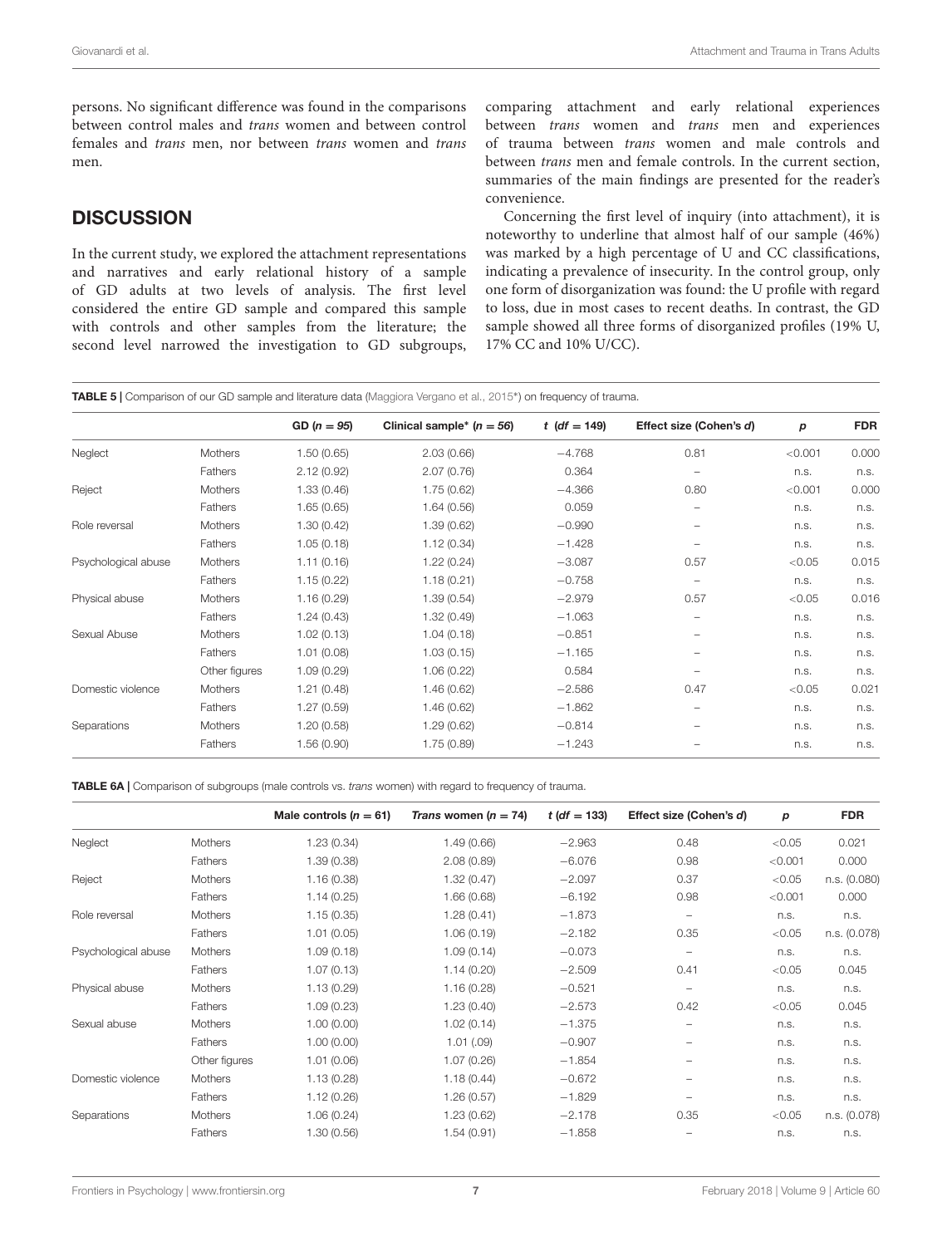|                     |                | Female controls $(n = 62)$ | Trans men $(n = 21)$ | <i>t</i> ( <i>df</i> = 81) | Effect size (Cohen's d) | p      | <b>FDR</b>   |
|---------------------|----------------|----------------------------|----------------------|----------------------------|-------------------------|--------|--------------|
| Neglect             | <b>Mothers</b> | 1.31(0.44)                 | 1.54(0.64)           | $-1.565$                   |                         | n.s.   | n.s.         |
|                     | Fathers        | 1.27(0.38)                 | 2.28(1.06)           | $-4.276$                   | 1.62                    | < 0.01 | 0.005        |
| Reject              | Mothers        | 1.19(0.29)                 | 1.36(0.43)           | $-2.040$                   | 0.51                    | < 0.05 | n.s. (0.122) |
|                     | Fathers        | 1.14(0.36)                 | 1.60(0.56)           | $-3.521$                   | 1.10                    | < 0.05 | 0.014        |
| Role reversal       | <b>Mothers</b> | 1.10(0.23)                 | 1.37(0.48)           | $-2.512$                   | 0.87                    | < 0.05 | n.s. (0.065) |
|                     | Fathers        | 1.04(0.10)                 | 1.02(0.09)           | 0.716                      |                         | n.s.   | n.s          |
| Psychological abuse | <b>Mothers</b> | 1.04(0.08)                 | 1.18(0.20)           | $-3.166$                   | 1.15                    | < 0.05 | 0.025        |
|                     | Fathers        | 1.04(0.08)                 | 1.19(0.27)           | $-2.451$                   | 0.99                    | < 0.05 | n.s. (0.110) |
| Physical abuse      | <b>Mothers</b> | 1.06(0.13)                 | 1.15(0.31)           | $-1.437$                   |                         | n.s.   | n.s          |
|                     | Fathers        | 1.03(0.09)                 | 1.28(0.56)           | $-2.066$                   | -                       | n.s.   | n.s.         |
| Sexual abuse        | <b>Mothers</b> | 1.00(0.00)                 | 1.02(0.09)           | $-1.000$                   | -                       | n.s.   | n.s.         |
|                     | Fathers        | 1.00(0.00)                 | 1.00(0.00)           | $\overline{\phantom{0}}$   | -                       | n.s.   | n.s.         |
|                     | Other figures  | 1.01(0.04)                 | 1.16(0.37)           | $-1.835$                   | -                       | n.s.   | n.s.         |
| Domestic violence   | <b>Mothers</b> | 1.09(0.22)                 | 1.33(0.61)           | $-1.802$                   |                         | n.s.   | n.s.         |
|                     | Fathers        | 1.09(0.22)                 | 1.31(0.64)           | $-1.547$                   |                         | n.s.   | n.s.         |
| Separations         | Mothers        | 1.06(0.24)                 | 1.12(0.38)           | $-0.875$                   |                         | n.s.   | n.s.         |
|                     | Fathers        | 1.09(0.33)                 | 1.64(0.90)           | $-2.769$                   | 1.04                    | < 0.05 | 0.048        |

<span id="page-7-0"></span>TABLE 6B | Comparison of subgroups (female controls vs. trans men) with regard to frequency of trauma.

In this regard, the results showed that our GD sample was significantly aligned with Italian [\(Cassibba et al.,](#page-10-32) [2013\)](#page-10-32) and international clinical populations [\(Bakermans-Kranenburg](#page-9-8) [and van IJzendoorn,](#page-9-8) [2009\)](#page-9-8), which have been found to reach combined U and CC percentages of between 36 and 43%. It is interesting to note that the literature data highlights high percentages of disorganization in clinical samples [\(Allen](#page-9-10) [et al.,](#page-9-10) [1996;](#page-9-10) [West et al.,](#page-12-15) [2001;](#page-12-15) [Steele et al.,](#page-11-34) [2003;](#page-11-34) [Agrawal](#page-9-11) [et al.,](#page-9-11) [2004;](#page-9-11) [Stovall-McClough and Cloitre,](#page-12-16) [2006;](#page-12-16) [Harari et al.,](#page-10-35) [2007;](#page-10-35) [Ivarsson,](#page-11-35) [2008;](#page-11-35) [Farina et al.,](#page-10-36) [2014;](#page-10-36) [Murphy et al.,](#page-11-33) [2014\)](#page-11-33) and high psychosocial risk [\(Stalker and Davies,](#page-11-36) [1995;](#page-11-36) [Lyons-](#page-11-37)[Ruth et al.,](#page-11-37) [2003;](#page-11-37) [Crowell and Hauser,](#page-10-37) [2008\)](#page-10-37). Specifically, with respect to GD samples, the high occurrence of U and CC in our group confirmed the association between disorganized patterns and transsexualism that has been found in previous studies [\(Cook,](#page-10-28) [1999;](#page-10-28) [Vitelli and Riccardi,](#page-12-12) [2010;](#page-12-12) [Lingiardi et al.,](#page-11-26) [2017\)](#page-11-26). Moreover, the heterogeneity of disorganized profiles that defined our GD sample denoted the presence of both a local breakdown in discourse strategies regarding loss or abuse and a global disruption of attachment strategies along the entire transcript. Many of the participants' attachment narratives were characterized by a lack of autobiographical coherence and integration, revealing difficulties in connecting the past and present elements of one's personal history, depicting balanced portraits of caregiving figures and giving importance to attachment experiences. As was found in the clinical populations cited above, these deficits could be attributable to a harsh and careless caregiving environment during childhood; such an environment may have undermined our participants' personal sense of safety.

Significant differences were also found in specific AAI state of mind scales: our GD group showed higher Anger toward fathers and, to a lesser extent (with smaller effect sizes), Derogation toward fathers and Idealization toward mothers, relative to controls.

With regard to these comparisons regarding state of mind scales, our aim was not to typify our individuals as belonging to specific attachment classifications, rather to compare representational 'stances' between groups and subgroups. The emerged polarized representations of parental figures are worthy of notice, since they add another aspect of unbalance to the participants' attachment narratives regarding representations of their parents. As mentioned above, psychological and psychoanalytical theories have mostly seen family dysfunctions as etiological factors of transsexual conditions. In contrast, we took an agnostic approach to causation, considering insecure and disorganized attachment patterns – as well as adversity in early relationships – as potential concurrent risk factors for GD persons' psychological development. Despite resounding psychoanalytical etiological accounts such as Coates' [\(Coates and Person,](#page-10-7) [1985\)](#page-10-7) focus on trans children's separation anxiety from their mother and their fantasized connection to her and [Stoller;](#page-12-17) [Stoller's](#page-12-7) [\(1968;](#page-12-17) [1985\)](#page-12-7) remark about fathers' absence and emotional unavailability, these findings should be interpreted cautiously, especially those regarding Idealization and Derogation, that resulted not significant following the Bergamini–Hochberg correction, and should not be understood to suggest causation. We do not consider these states of mind (Idealization of mothers and Anger and Derogation toward fathers) signals of ancient psychological identifications that form gender identity; rather, we see them as opposing representations of acceptance and non-acceptance of parental figures.

Considering the second major focus of the study, relating to personal histories of complex trauma, the presence and intensity of multiple forms of early relational trauma were investigated. In more than half of trans participants (56%), we observed a co-occurrence of multi-type maltreatments during childhood, leading to polyvictimisation [\(Finkelhor et al.,](#page-10-33) [2007,](#page-10-33) [2011\)](#page-10-38). Relative to controls, GD participants had experience of significantly more traumatic forms, including both active trauma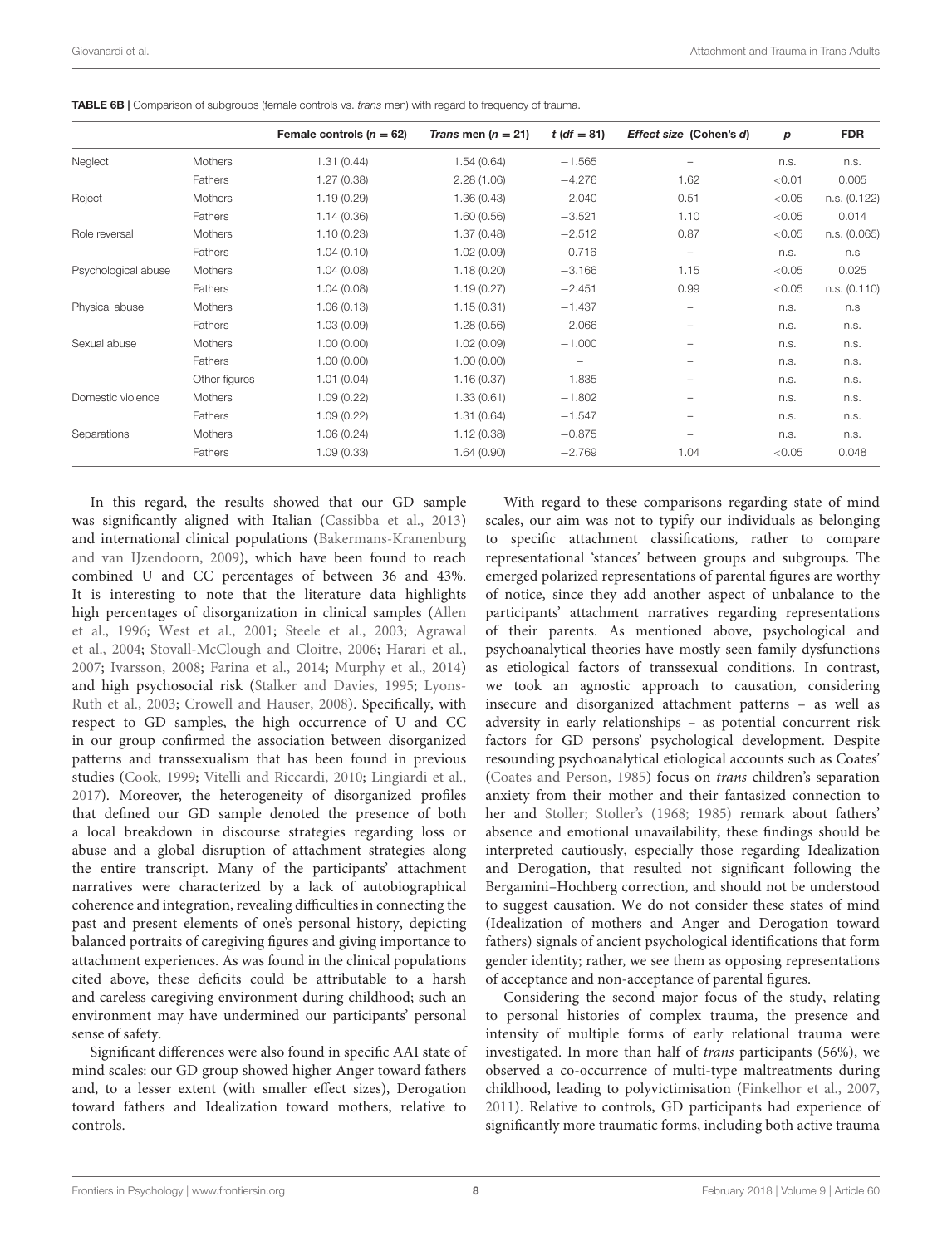and severe neglect. Considering the wide range of traumatic experiences found in this sample, these findings assuredly indicate the presence of complex trauma, highlighting differences in the parental couple. We discuss the parent–child relationship in more detail below, in our evaluation of the comparisons between subgroups.

In our comparison of the GD group to a sample of highly traumatized individuals with dissociative and personality disorders [\(Maggiora Vergano et al.,](#page-11-32) [2015\)](#page-11-32), we found similar levels of polyvictimisation. However, there were significant differences in the frequency of different types of trauma in the relationship with mothers: GD individuals were less neglected, rejected and psychologically and physically abused, and witnessed less domestic violence involving their mothers compared to the clinical sample. This outcome highlights the more supportive role that mothers might have had in our sample; in light of a comparable frequency of traumatic experiences, mothers of GD youth seem to have provided better backup. In contrast, relationships with fathers were similarly dysfunctional and compromised in both samples.

In general, the results regarding trauma confirm and extend previous findings on risk for maltreatment and abuse for trans youth (e.g., [Nuttbrock et al.,](#page-11-28) [2009,](#page-11-28) [2010;](#page-11-27) [Bandini et al.,](#page-9-5) [2011\)](#page-9-5). Our participants were exposed to several early relational forms of trauma and victimization, from multiple sources. This outcome highlights the degree of compromise in their caregiving environment and may explain the high frequency of attachment disorganization in the sample.

In order to obtain a better understanding of the quality and nature of GD participants' relationships with primary figures, we also explored their positive experiences of loving caregiving. We found that fathers of GD participants were less accepting, available and supportive compared to fathers of controls. There were no significant differences in mothers between groups. We should consider how, beyond the connections between traumatic experiences and GD, the complicated development of a gender atypical identity may have been further hindered by a lack of support and exposure to trauma within the family, especially from fathers. This may have led GD persons to separate and dis-integrate their representations, memories and experiences. Relationships with mothers seemed less traumatic, but, compared to controls, mothers of our GD participants were more idealized. In this regard, we must consider a more general aspect: as attested by the literature and in line with the social attitudes and culture at the time of our participants' childhood, when children need care due to illness or distress, mothers tend to assume the major responsibility for this care, whereas fathers tend to carry on with duties related to the maintenance of the household and are less involved in affectively supporting the child (e.g., [Mattson and](#page-11-38) [Weisberg,](#page-11-38) [1970;](#page-11-38) [Frank et al.,](#page-10-39) [1986\)](#page-10-39). Moreover, fathers are more likely to expect their children to adhere to cultural stereotypes (e.g., [Langlois and Downs,](#page-11-39) [1980\)](#page-11-39). With respect to our GD sample, and supported by [Wren's](#page-12-18) [\(2002\)](#page-12-18) research on transgender adolescents, the participants' fathers may have cut themselves off from emotional issues, while their mothers may have maintained a better relationship with their children and been – at least by all appearances – more accepting. High scores on Idealization

of mothers may suggest that this positive representation was, in most cases, generalized and skin-deep, as it was unsupported by recounted episodes.

Following this exploration, we engaged in a deeper level of analysis, splitting our sample into two subgroups of trans women and trans men and the control group into males and females.

Regarding attachment patterns, no significant difference was observed in the comparison between GD subgroups. This highlights the homogeneity in our sample with regard to the distribution of attachment classifications. Therefore, dysfunctionality in attachment may not be specifically linked with experienced gender but, more generally, with the fact that trans people are a group at risk. Moreover, as [Bakermans-Kranenburg](#page-9-8) [and van IJzendoorn](#page-9-8) [\(2009\)](#page-9-8) state, no significant gender difference has been found in numerous studies using the Adult Attachment Interview.

Concerning the AAI scales, trans women showed greater Idealization of mothers than did trans men. Thus, the greater Idealization of mothers in our sample relative to controls could be largely attributable to the trans women subsample. We discuss this finding further, below.

Regarding trauma history, whilst no difference emerged from the comparison within the GD group, interesting findings emerged from comparisons of the GD sample and controls, when divided according to natal gender (trans women vs. control males; trans men vs. control females). Trans women, compared to control males: (1) were more neglected by both parents; (2) had more involving, rejecting and physically and psychologically abusive fathers; and (3) suffered more frequently from an early loss of the father. On the other hand, trans men, compared to female controls: (1) were more often victims of intensive rejection, neglect and early separation from fathers; (2) had more psychologically abusive mothers; and (3) prematurely experienced more losses of close relatives and friends.

The overall findings of this deeper level of enquiry highlight some interesting aspects of parental aversive relationships and representations in the two GD subgroups. Overall, both subgroups suffered from severe neglect, rejection and psychological abuse. The results of the trans women are particularly interesting because they disprove the classical psychoanalytic view of female transsexuals' fathers only as absent figures. In our sample, the trans women's fathers, although strongly neglecting and rejecting their children, were also present, involving and psychologically abusive, and their mothers were not blissfully symbiotic – they too neglected their children, though to a lesser degree than the fathers. For the *trans* women, idealization of mothers could be interpreted as idealization of the feminine figure or feminine aspects they felt were their own.<sup>[2](#page-8-0)</sup> Moreover, it is interesting to note that regarding psychological abuse the comparison between trans men and female controls presented a reversed finding: the main psychologically abusive figure in the trans men's parental relationships was the mother, and not the father.

<span id="page-8-0"></span><sup>&</sup>lt;sup>2</sup>In this regard, it is interesting to note that, in many cases, the adjectives chosen by trans women to describe their mothers were generic and stereotyped (e.g., "allmothery," "mother love of my life," "we were all one," "good mother") and often related to physical aspects ("beautiful," "seductive," "all men liked her").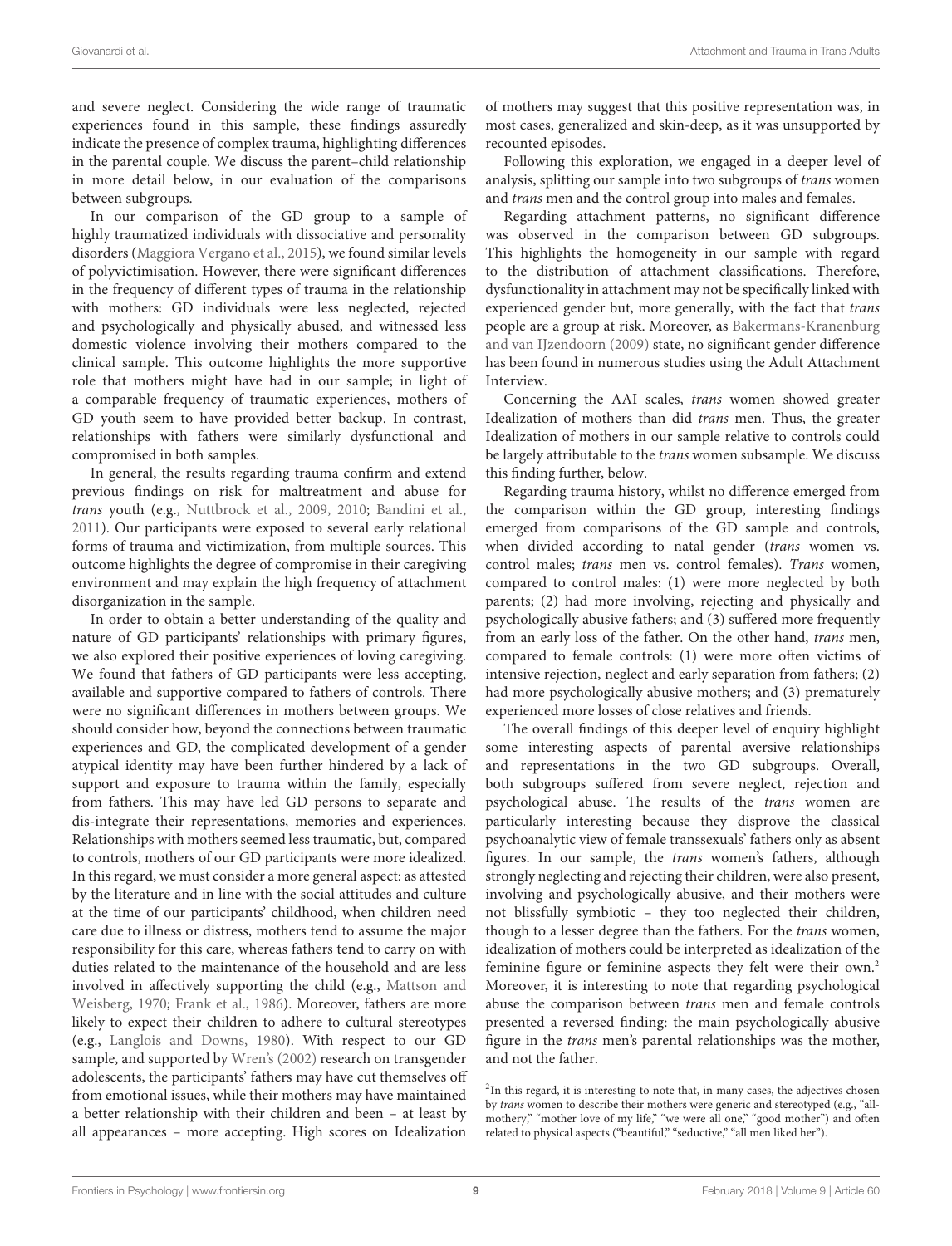These outcomes have several implications for clinical practice, family support and education. Assessment and clinical management of GD patients are often provided within multidisciplinary gender clinics. In these centers, patients are followed by psychiatrists, pediatricians, psychologists, and psychotherapists, working side by side with endocrinologists and surgeons. Within psychological assessment and support, we believe that attachment and trauma investigation could play a crucial role in bringing to light conflicts and defenses that may interfere with a free exploration of gender identity. Such an exploration might suffer from the negative impact of early relationships with parental figures. Interiorisation of early experiences may pollute a profound sense of gender identity and expose trans persons to emotional vulnerability during the delicate course of their transition path. Psychologists and psychotherapists should help GD patients to integrate traumatic memories in order to enhance their resilience and comfort in their gender identity expression. Professionals should be trained in and informed on GD and its traumatic correlates in order to offer patients and families qualified and ethical support. Furthermore, knowledge on GD should be improved among families, schools and communities in order to promote social acceptance, reduce stigma and defend against dangerous risk factors for trans persons' psychological wellbeing. This need is particularly urgent in Italy, where knowledge and information on GD seem very scarce in many contexts [\(Fisher et al.,](#page-10-40) [2016\)](#page-10-40).

The present study is not without limitations. First, the sample size was relatively small and thus generalization of the results should be made with caution; however, small sample sizes are common in Italian studies with GD patients (the number of referrals in Italian gender clinics is much smaller than that of other European nations or the United States). Second, findings should be generalized cautiously also by reason of the lack of a control group paired for age, numerosity and education. Finally, in this study, trauma history was assessed with the clinicianreport ComplexTQ, as applied to AAI transcripts; therefore,

# **REFERENCES**

- <span id="page-9-11"></span>Agrawal, H. R., Gunderson, J., Holmes, B. M., and Lyons-Ruth, K. (2004). Attachment studies with borderline patients: a review. Harv. Rev. Psychiatry 12, 94–104. [doi: 10.1080/10673220490447218](https://doi.org/10.1080/10673220490447218)
- <span id="page-9-10"></span>Allen, J. P., Hauser, S. T., and Borman-Spurrell, E. (1996). Attachment theory as a framework for understanding sequelae of severe adolescent psychopathology: an 11-year follow-up study. J. Consult. Clin. Psychol. 64, 254–263. [doi: 10.1037/](https://doi.org/10.1037/0022-006X.64.2.254) [0022-006X.64.2.254](https://doi.org/10.1037/0022-006X.64.2.254)
- <span id="page-9-0"></span>American Psychiatric Association [APA] (2013). Diagnostic and Statistical Manual of Mental Disorders, 5th Edn. Arlington, VA: American Psychiatric Publishing. [doi: 10.1176/appi.books.97808904](https://doi.org/10.1176/appi.books.9780890425596) [25596](https://doi.org/10.1176/appi.books.9780890425596)
- <span id="page-9-1"></span>Arcelus, J., Bouman, W. P., Van Den Noortgate, W., Claes, L., Witcomb, G., and Fernandez-Aranda, F. (2015). Systematic review and meta-analysis of prevalence studies in transsexualism. Eur. Psychiatry 30, 807–815. [doi: 10.1016/](https://doi.org/10.1016/j.eurpsy.2015.04.005) [j.eurpsy.2015.04.005](https://doi.org/10.1016/j.eurpsy.2015.04.005)
- <span id="page-9-2"></span>Bailey, H. N., Moran, G., and Pederson, D. R. (2007). Childhood maltreatment, complex trauma symptoms, and unresolved attachment in an at-risk sample of adolescent mothers. Attach. Hum. Dev. 9, 139–161. [doi: 10.1080/](https://doi.org/10.1080/14616730701349721) [14616730701349721](https://doi.org/10.1080/14616730701349721)
- <span id="page-9-7"></span>Bakermans-Kranenburg, M. J., and Van IJzendoorn, M. H. (1993). A psychometric study of the Adult Attachment Interview: reliability and

trauma was not evaluated from the attachment measure through an independent source. However, as [Bailey et al.](#page-9-2) [\(2007\)](#page-9-2) claim, AAI can elicit more reports of physical abuse than other trauma interviews, because it frames questions about adversity within the broader context of childhood familial experiences and relationships, facilitating the recall of more elusive traumatic forms such as neglect or emotional abuse. Future research should seek to expand these findings in studies with paired control samples and in longitudinal designs that assess individuals during the course of gender transitions, prior and after hormone therapy and gender reassignment surgery. Research on early traumatic experiences and mental states with regard to attachment in gender variant individuals should benefit also of studies that assess trauma and attachment from independent sources.

As mentioned above, the aim of the study was not to capture the causal relationships between trauma, attachment and GD. Rather, we considered both trauma and GD multidimensional constructs requiring no reductive or short-sighted attempts at explanation. Further research, however – likely using longitudinal designs – might explore more deeply the influence of early traumatic experiences and disorganized attachment representations on the development of a non-conforming gender identity.

# AUTHOR CONTRIBUTIONS

GG: Conception of the work, data collection, data analysis and interpretation, drafting the article. RV: Conception of the work, data collection, data analysis and interpretation. CM: Data analysis and interpretation, drafting the article. AF: Data collection, data analysis and interpretation, drafting the article. LC: Data collection. VL: Conception of the work, data analysis and interpretation, critical revision of the article. AS: Conception of the work, critical revision of the article, final approval of the version to be published.

discriminant validity. Dev. Psychol. 29, 870–879. [doi: 10.1037/0012-1649.29.](https://doi.org/10.1037/0012-1649.29.5.870) [5.870](https://doi.org/10.1037/0012-1649.29.5.870)

- <span id="page-9-8"></span>Bakermans-Kranenburg, M. J., and van IJzendoorn, M. H. (2009). The first 10,000 adult attachment interviews: distributions of adult attachment representations in clinical and non-clinical groups. Attach. Hum. Dev. 11, 223–263. [doi: 10.](https://doi.org/10.1080/14616730902814762) [1080/14616730902814762](https://doi.org/10.1080/14616730902814762)
- <span id="page-9-5"></span>Bandini, E., Fisher, A. D., Ricca, V., Ristori, J., Meriggiola, M. C., Jannini, E. A., et al. (2011). Childhood maltreatment in subjects with male-to-female gender identity disorder. Int. J. Impot. Res. 23, 276–285. [doi: 10.1038/ijir.](https://doi.org/10.1038/ijir.2011.39) [2011.39](https://doi.org/10.1038/ijir.2011.39)
- <span id="page-9-9"></span>Benjamini, Y., and Hochberg, Y. (1995). Controlling the false discovery rate: a practical and powerful approach to multiple testing. J. R. Stat. Soc. Series B. Stat. Methodol. 57, 289–300.
- <span id="page-9-4"></span>Bernstein, S. M., Steiner, B. W., Glaister, J. T., and Muir, C. F. (1981). Changes in patients with gender-identity problems after parental death. Am. J. Psychiatry 138, 41–45. [doi: 10.1176/ajp.138.1.41](https://doi.org/10.1176/ajp.138.1.41)
- <span id="page-9-6"></span>Birkenfeld-Adams, A. S. (2000). Quality of Attachment in Young Boys with Gender Identity Disorder: A Comparison to Clinic and Nonreferred Control Boys. Doctoral dissertation, York University, Toronto, ON.
- <span id="page-9-3"></span>Bockting, W. O., Miner, M. H., Swinburne Romine, R. E., Hamilton, A., and Coleman, E. (2013). Stigma, mental health, and resilience in an online sample of the US transgender population. Am. J. Public Health 103, 943–951. [doi: 10.2105/AJPH.2013.301241](https://doi.org/10.2105/AJPH.2013.301241)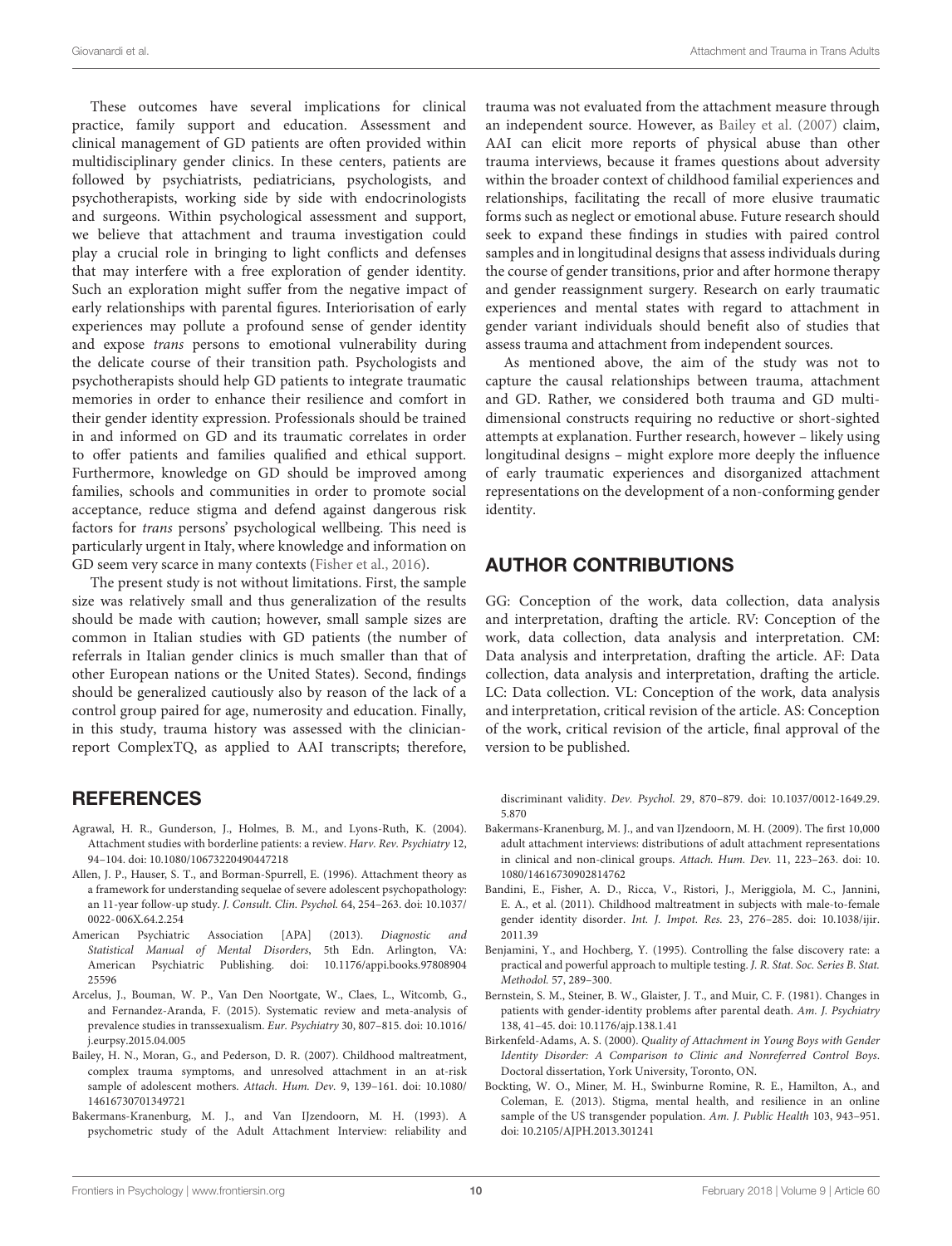- <span id="page-10-13"></span>Briere, J. (2006). Dissociative symptoms and trauma exposure: specificity, affect dysregulation, and posttraumatic stress. J. Nerv. Ment. Dis. 194, 78–82. [doi: 10.1097/01.nmd.0000198139.47371.54](https://doi.org/10.1097/01.nmd.0000198139.47371.54)
- <span id="page-10-32"></span>Cassibba, R., Sette, G., Bakermans-Kranenburg, M. J., and van IJzendoorn, M. H. (2013). Attachment in the Italian way: in search of specific patterns of infant and adult attachments in Italian typical and atypical samples. Eur. Psychol. 18, 47–58. [doi: 10.1027/1016-9040/a000128](https://doi.org/10.1027/1016-9040/a000128)
- <span id="page-10-14"></span>Cicchetti, D., and Valentino, K. (2006). "An ecological-transactional perspective on child maltreatment: failure of the average expectable environment and its influence on child development," in Developmental Psychopathology, 2nd Edn, eds D. Cicchetti and D. J. Cohen (New York, NY: Wiley), 129–201.
- <span id="page-10-7"></span>Coates, S., and Person, E. S. (1985). Extreme boyhood femininity: isolated behavior or pervasive disorder? J. Am. Acad. Child Psychiatry 24, 702–709. [doi: 10.1016/](https://doi.org/10.1016/S0002-7138(10)60113-6) [S0002-7138\(10\)60113-6](https://doi.org/10.1016/S0002-7138(10)60113-6)
- <span id="page-10-34"></span>Cohen, J. (1988). Statistical Power Analysis for the Behavior Sciences, 2nd Edn. Hillsdale, NJ: Erlbaum, 24–26.
- <span id="page-10-5"></span>Cohen-Kettenis, P. T., Owen, A., Kaijser, V. G., Bradley, S. J., and Zucker, K. J. (2003). Demographic characteristics, social competence, and behavior problems in children with gender identity disorder: a cross-national, crossclinic comparative analysis. J. Abnorm. Child Psychol. 31, 41–53. [doi: 10.1023/A:](https://doi.org/10.1023/A:1021769215342) [1021769215342](https://doi.org/10.1023/A:1021769215342)
- <span id="page-10-3"></span>Cole, C. M., O'Boyle, M., Emory, L. E., and Meyer, W. J. III (1997). Comorbidity of gender dysphoria and other major psychiatric diagnoses. Arch. Sex. Behav. 26, 13–26. [doi: 10.1023/A:1024517302481](https://doi.org/10.1023/A:1024517302481)
- <span id="page-10-0"></span>Coleman, E., Bockting, W., Botzer, M., Cohen-Kettenis, P., DeCuypere, G., Feldman, J., et al. (2012). Standards of care for the health of transsexual, transgender, and gender-nonconforming people, version 7. Int. J. Transgend. 13, 165–232. [doi: 10.1080/15532739.2011.700873](https://doi.org/10.1080/15532739.2011.700873)
- <span id="page-10-29"></span>Colizzi, M., Costa, R., Pace, V., and Todarello, O. (2013). Hormonal treatment reduces psychobiological distress in gender identity disorder, independently of the attachment style. J. Sex. Med. 10, 3049–3058. [doi: 10.1111/jsm.](https://doi.org/10.1111/jsm.12155) [12155](https://doi.org/10.1111/jsm.12155)
- <span id="page-10-19"></span>Colizzi, M., Costa, R., and Todarello, O. (2015). Dissociative symptoms in individuals with gender dysphoria: is the elevated prevalence real? Psychiatry Res. 30, 173–180. [doi: 10.1016/j.psychres.2014.12.045](https://doi.org/10.1016/j.psychres.2014.12.045)
- <span id="page-10-2"></span>Collin, L., Reisner, S. L., Tangpricha, V., and Goodman, M. (2016). Prevalence of transgender depends on the "case" definition: a systematic review. J. Sex. Med. 13, 613–626. [doi: 10.1016/j.jsxm.2016.02.001](https://doi.org/10.1016/j.jsxm.2016.02.001)
- <span id="page-10-11"></span>Cook, A., Spinazzola, J., Ford, J., Lanktree, C., Blaustein, M., Cloitre, M., et al. (2005). Complex trauma in children and adolescents. Psychiatr. Ann. 35, 390–398. [doi: 10.3928/00485713-20050501-05](https://doi.org/10.3928/00485713-20050501-05)
- <span id="page-10-28"></span>Cook, C. G. (1999). Paternal Contributions to the Etiology of Gender Identity Disorder: A Study of Attachment, Affect Regulation, and Gender Conflict. New York City, NY: City University of New York.
- <span id="page-10-18"></span>Coons, P. M. (1984). The differential diagnosis of multiple personality: a comprehensive review. Psychiatr. Clin. North Am. 7, 51–67.
- <span id="page-10-26"></span>Cooper, P. P., Pauletti, R. E., Tobin, D. D., Menon, M., Menon, M., Spatta, B. C., et al. (2013). Mother–child attachment and gender identity in preadolescence. Sex Roles 69, 618–631. [doi: 10.1007/s11199-013-0310-3](https://doi.org/10.1007/s11199-013-0310-3)
- <span id="page-10-22"></span>Corliss, H. L., Cochran, S. D., and Mays, V. M. (2002). Reports of parental maltreatment during childhood in a United States population-based survey of homosexual, bisexual, and heterosexual adults. Child Abuse Negl. 26, 1165–1178. [doi: 10.1016/S0145-2134\(02\)00385-X](https://doi.org/10.1016/S0145-2134(02)00385-X)
- <span id="page-10-10"></span>Courtois, C. A. (2004). Complex trauma, complex reactions: assessment and treatment. Psychotherapy 41, 412–425. [doi: 10.1037/0033-3204.41.](https://doi.org/10.1037/0033-3204.41.4.412) [4.412](https://doi.org/10.1037/0033-3204.41.4.412)
- <span id="page-10-37"></span>Crowell, J. A., and Hauser, S. T. (2008). "AAIs in a high-risk sample: stability and relation to functioning from adolescence to 39 years," in Clinical Applications of the Adult Attachment Interview, eds H. Steele and M. Steele (New York, NY: Guilford Press), 341–370.
- <span id="page-10-21"></span>Cussino, M., Crespi, C., Mineccia, V., Molo, M., Motta, G., and Veglia, F. (2017). Sociodemographic characteristics and traumatic experiences in an Italian transgender sample. Int. J. Transgend. 18, 215–226. [doi: 10.1080/15532739.2016.](https://doi.org/10.1080/15532739.2016.1268082) [1268082](https://doi.org/10.1080/15532739.2016.1268082)
- <span id="page-10-1"></span>De Cuypere, G., Van Hemelrijck, M., Michel, A., Carael, B., Heylens, G., Rubens, R., et al. (2007). Prevalence and demography of transsexualism in Belgium. Eur. Psychiatry 22, 137–141. [doi: 10.1016/j.eurpsy.2006.10.002](https://doi.org/10.1016/j.eurpsy.2006.10.002)
- <span id="page-10-4"></span>de Vries, A. L., and Cohen-Kettenis, P. T. (2012). Clinical management of gender dysphoria in children and adolescents: the Dutch approach. J. Homosex. 59, 301–320. [doi: 10.1080/00918369.2012.653300](https://doi.org/10.1080/00918369.2012.653300)
- <span id="page-10-27"></span>DeKlyen, M., and Greenberg, M. T. (2016). "Attachment and psychopathology in childhood," in Handbook of Attachment: Theory, Research, and Clinical Applications, 3rd Edn, eds J. Cassidy and P. R. Shaver (New York, NY: Guilford Press), 639–666.
- <span id="page-10-16"></span>Devor, H. (1994). Transsexualism, dissociation, and child abuse: an initial discussion based on nonclinical data. J. Psychol. Hum. Sex. 6, 49–72. [doi: 10.](https://doi.org/10.1300/J056v06n03_04) [1300/J056v06n03\\_04](https://doi.org/10.1300/J056v06n03_04)
- <span id="page-10-17"></span>Di Ceglie, D. (1998). A Stranger in my Own Body: Atypical Gender Identity Development and Mental Health. London: Karnac Books.
- <span id="page-10-9"></span>Di Ceglie, D., and Thümmel, E. C. (2006). An experience of group work with parents of children and adolescents with gender identity disorder. Clin. Child Psychol. Psychiatry 11, 387–396. [doi: 10.1177/13591045060](https://doi.org/10.1177/1359104506064983) [64983](https://doi.org/10.1177/1359104506064983)
- <span id="page-10-8"></span>Dierckx, M., Motmans, J., Mortelmans, D., and T'sjoen, G. (2016). Families in transition: a literature review. Int. Rev. Psychiatry 28, 36–43. [doi: 10.3109/](https://doi.org/10.3109/09540261.2015.1102716) [09540261.2015.1102716](https://doi.org/10.3109/09540261.2015.1102716)
- <span id="page-10-36"></span>Farina, B., Speranza, A. M., Dittoni, S., Gnoni, V., Trentini, C., Maggiora Vergano, C., et al. (2014). Memories of attachment hamper EEG cortical connectivity in dissociative patients. Eur. Arch. Psychiatry Clin. Neurosci. 264, 449–458. [doi: 10.1007/s00406-013-0461-9](https://doi.org/10.1007/s00406-013-0461-9)
- <span id="page-10-33"></span>Finkelhor, D., Ormrod, R. K., and Turner, H. A. (2007). Poly-victimization: a neglected component in child victimization. Child Abuse Negl. 31, 7–26. [doi: 10.1016/j.chiabu.2006.06.008](https://doi.org/10.1016/j.chiabu.2006.06.008)
- <span id="page-10-38"></span>Finkelhor, D., Turner, H., Hamby, S. L., and Ormrod, R. (2011). Polyvictimization: Children's Exposure to Multiple Types of Violence, Crime, and Abuse. Washington, DC: U.S. Department of Justice.
- <span id="page-10-40"></span>Fisher, A. D., Castellini, G., Ristori, J., Casale, H., Giovanardi, G., Carone, N., et al. (2016). Who has the worst attitudes toward sexual minorities? Comparison of transphobia and homophobia levels in gender dysphoric individuals, the general population and health care providers. J. Endocrinol. Invest. 40, 263–273. [doi: 10.1007/s40618-016-0552-3](https://doi.org/10.1007/s40618-016-0552-3)
- <span id="page-10-15"></span>Fonagy, P., Target, M., and Gergely, G. (2000). Attachment and borderline personality disorder: a theory and some evidence. Psychiatr. Clin. North Am. 23, 103–122. [doi: 10.1016/S0193-953X\(05\)70146-5](https://doi.org/10.1016/S0193-953X(05)70146-5)
- <span id="page-10-12"></span>Ford, J. D., Elhai, J. D., Connor, D. F., and Frueh, B. C. (2010). Poly-victimization and risk of posttraumatic, depressive, and substance use disorders and involvement in delinquency in a national sample of adolescents. J. Adolesc. Health 46, 545–552. [doi: 10.1016/j.jadohealth.2009.11.212](https://doi.org/10.1016/j.jadohealth.2009.11.212)
- <span id="page-10-39"></span>Frank, S., Jacobson, S., and Hole, C. B. (1986). Psychological predictors of parents' sense of confidence and control and self-versus child-focused gratifications. Dev. Psychol. 22, 348–355. [doi: 10.1037/0012-1649.22.3.348](https://doi.org/10.1037/0012-1649.22.3.348)
- <span id="page-10-20"></span>Gehring, D., and Knudson, G. (2005). Prevalence of childhood trauma in a clinical population of transsexual people. Int. J. Transgend. 8, 23–30. [doi: 10.1300/](https://doi.org/10.1300/J485v08n01_03) [J485v08n01\\_03](https://doi.org/10.1300/J485v08n01_03)
- <span id="page-10-30"></span>George, C., Kaplan, N., and Main, M. (1984). The Adult Attachment Interview. Berkeley, CA: University of California at Berkeley.
- <span id="page-10-25"></span>Goldberg, S. (1997). "Attachment and childhood behavior problems in normal, atrisk and clinical samples," in Attachment and Psychopathology, eds A. Leslie and K. J. Zucker (New York, NY: Guilford Press), 171–195.
- <span id="page-10-6"></span>Grossman, A. H., and D'Augelli, A. R. (2006). Transgender youth: invisible and vulnerable. J. Homosex. 51, 111–128. [doi: 10.1300/J082v51n01\\_06](https://doi.org/10.1300/J082v51n01_06)
- <span id="page-10-23"></span>Grossman, A. H., D'Augelli, A. R., Howell, T. J., and Hubbard, S. (2005). Parents' reactions to transgender youth's gender nonconforming expression and identity. J. Gay Lesbian Soc. Serv. 18, 3–16. [doi: 10.1300/J041v18n01\\_02](https://doi.org/10.1300/J041v18n01_02)
- <span id="page-10-24"></span>Grossman, A. H., D'Augelli, A. R., and Salter, N. P. (2006). Male-tofemale transgender youth: Gender expression milestones, gender atypicality, victimization, and parents' responses. J. GLBT Fam. Stud. 2, 71–92. [doi: 10.1300/](https://doi.org/10.1300/J461v02n01_04) [J461v02n01\\_04](https://doi.org/10.1300/J461v02n01_04)
- <span id="page-10-35"></span>Harari, D., Bakermans-Kranenburg, M. J., and van Ijzendoorn, M. J. (2007). "Attachment, disorganisation and dissociation," in Traumatic Dissociation: Neurobiology and Treatment, eds E. Vermetten, M. J. Dorahy, and D. Spiegel (Arlington, VA: American Psychiatric Press), 31–54.
- <span id="page-10-31"></span>Hesse, E. (2008). "The adult attachment interview: protocol, method of analysis, and empirical studies," in Handbook of Attachment: Theory, Research, and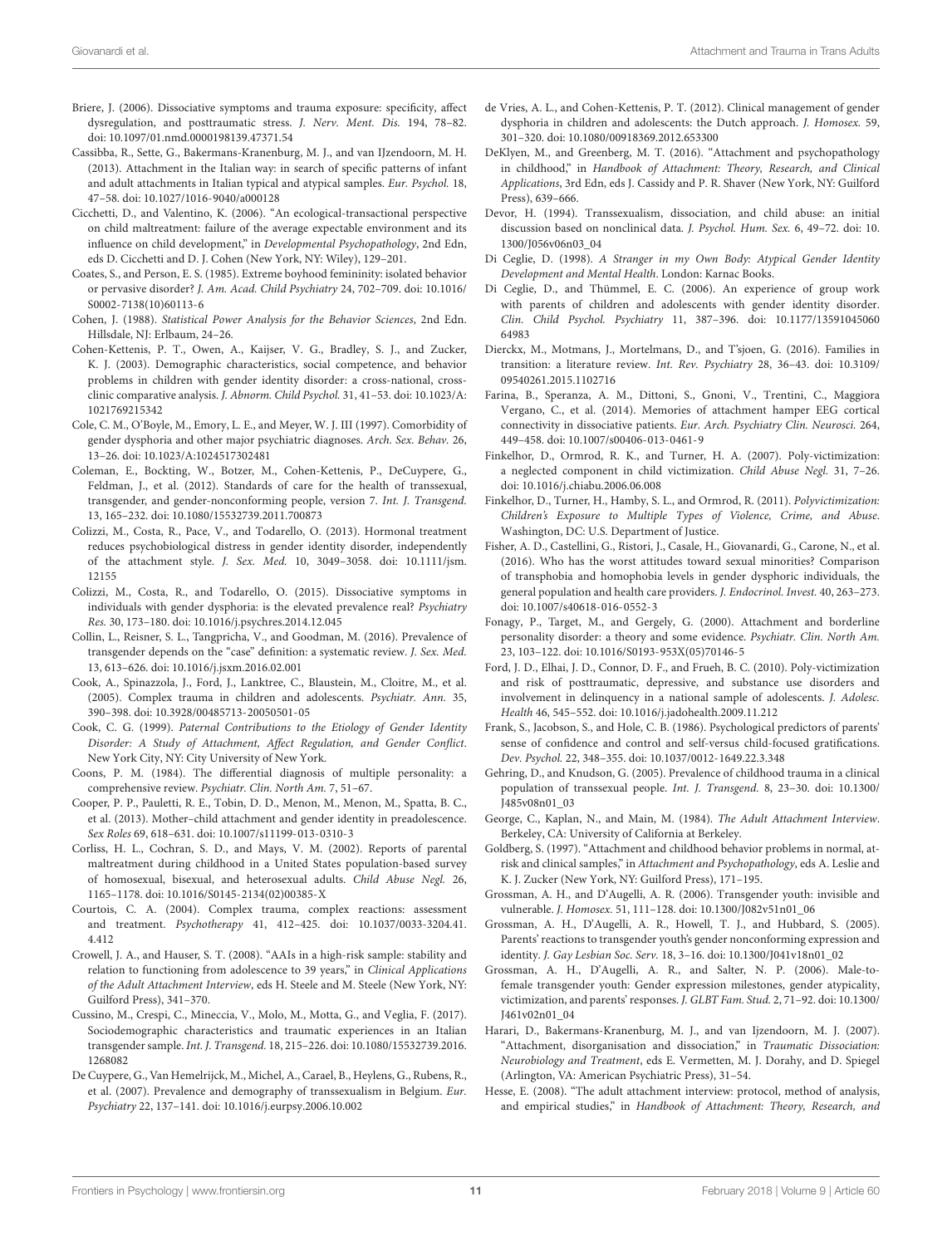Clinical Applications, 2nd Edn, eds J. Cassidy and P. R. Shaver (New York, NY: Guilford Press), 552–598.

- <span id="page-11-5"></span>Hill, D. B., and Menvielle, E. (2009). "You have to give them a place where they feel protected and safe and loved": the views of parents who have gendervariant children and adolescents. J. LGBT Youth 6, 243–271. [doi: 10.1080/](https://doi.org/10.1080/19361650903013527) [19361650903013527](https://doi.org/10.1080/19361650903013527)
- <span id="page-11-11"></span>Hill, D. B., Menvielle, E., Sica, K. M., and Johnson, A. (2010). An affirmative intervention for families with gender variant children: parental ratings of child mental health and gender. J. Sex Marital Ther. 36, 6–23. [doi: 10.1080/](https://doi.org/10.1080/00926230903375560) [00926230903375560](https://doi.org/10.1080/00926230903375560)
- <span id="page-11-35"></span>Ivarsson, T. (2008). "Obsessive-compulsive disorder in adolescence: an AAI perspective," in Clinical Applications of the Adult Attachment Interview, eds H. Steele and M. Steele (New York, NY: Guilford), 213–235.
- <span id="page-11-39"></span>Langlois, J. H., and Downs, A. C. (1980). Mothers, fathers, and peers as socialization agents of sex-typed play behaviors in young children. Child Dev. 51, 1237–1247. [doi: 10.2307/1129566](https://doi.org/10.2307/1129566)
- <span id="page-11-26"></span>Lingiardi, V., Giovanardi, G., Fortunato, A., Nassisi, V., and Speranza, A. M. (2017). Personality and attachment in transsexual adults. Arch. Sex. Behav. 46, 1313–1323. [doi: 10.1007/s10508-017-0946-0](https://doi.org/10.1007/s10508-017-0946-0)
- <span id="page-11-14"></span>Liotti, G. (2013). Phobias of attachment-related inner states in the psychotherapy of adult survivors of childhood complex trauma. J. Clin. Psychol. 69, 1136–1147. [doi: 10.1002/jclp.22041](https://doi.org/10.1002/jclp.22041)
- <span id="page-11-22"></span>Lombardi, E. L., Wilchins, R. A., Priesing, D., and Malouf, D. (2002). Gender violence: transgender experiences with violence and discrimination. J. Homosex. 42, 89–101. [doi: 10.1300/J082v42n01\\_05](https://doi.org/10.1300/J082v42n01_05)
- <span id="page-11-25"></span>Lothstein, L. M. (1983). Female-to-Male Transsexualism: Historical, Clinical, and Theoretical Issues. Abingdon: Routledge.
- <span id="page-11-13"></span>Lyons-Ruth, K., and Jacobvitz, D. (2008). "Attachment disorganization: genetic factors, parenting contexts, and developmental transformation from infancy to adulthood," in Handbook of Attachment: Theory, Research, and Clinical Applications, 2nd Edn, eds J. Cassidy and P. R. Shaver (New York, NY: Guilford Press), 666–697.
- <span id="page-11-37"></span>Lyons-Ruth, K., Yellin, C., Melnick, S., and Atwood, G. (2003). Childhood experiences of trauma and loss have different relations to maternal unresolved and hostile-helpless states of mind on the AAI. Attach. Hum. Dev. 5, 330–352. [doi: 10.1080/14616730310001633410](https://doi.org/10.1080/14616730310001633410)
- <span id="page-11-16"></span>Macfie, J., Cicchetti, D., and Toth, S. L. (2001). Dissociation in maltreated versus nonmaltreated preschool-aged children. Child Abuse Negl. 25, 1253–1267. [doi: 10.1016/S0145-2134\(01\)00266-6](https://doi.org/10.1016/S0145-2134(01)00266-6)
- <span id="page-11-32"></span>Maggiora Vergano, C., Lauriola, M., and Speranza, A. M. (2015). The Complex Trauma Questionnaire (ComplexTQ): development and preliminary psychometric properties of an instrument for measuring early relational trauma. Front. Psychol. 6:1323. [doi: 10.3389/fpsyg.2015.01323](https://doi.org/10.3389/fpsyg.2015.01323)
- <span id="page-11-29"></span>Main, M., Goldwyn, R., and Hesse, E. (2003). The Adult Attachment Interview Classification and Scoring System (version 7.2). Berkeley, CA: University of California at Berkeley.
- <span id="page-11-19"></span>Marantz, S., and Coates, S. (1991). Mothers of boys with gender identity disorder: a comparison of matched controls. J. Am. Acad. Child Adolesc. Psychiatry 30, 310–315. [doi: 10.1097/00004583-199103000-00022](https://doi.org/10.1097/00004583-199103000-00022)
- <span id="page-11-38"></span>Mattson, A., and Weisberg, I. (1970). Behavioral reactions to minor illness in preschool children. Pediatrics 46, 604–610.
- <span id="page-11-23"></span>Melendez, R. M., and Pinto, R. (2007). 'It's really a hard life': love, gender and HIV risk among male-to-female transgender persons. Cult. Health Sex. 9, 233–245. [doi: 10.1080/13691050601065909](https://doi.org/10.1080/13691050601065909)
- <span id="page-11-1"></span>Meyer-Bahlburg, H. F. (2009). Variants of gender differentiation in somatic disorders of sex development: recommendations for version 7 of the world professional association for transgender health's standards of care. Int. J. Transgend. 11, 226–237. [doi: 10.1080/15532730903439476](https://doi.org/10.1080/15532730903439476)
- <span id="page-11-21"></span>Modestin, J., and Ebner, G. (1995). Multiple personality disorder manifesting itself under the mask of transsexualism. Psychopathology 28, 317–321. [doi: 10.1159/](https://doi.org/10.1159/000284944) [000284944](https://doi.org/10.1159/000284944)
- <span id="page-11-18"></span>Money, J. (1986). Lovemaps: Clinical Concepts of Sexual/Erotic Health and Pathology, Paraphilia, and Gender Transposition of Childhood, Adolescence, and Maturity. London: Ardent Media.
- <span id="page-11-17"></span>Money, J., and Lamacz, L. (1984). Gynemimesis and gyneniimetophilia: individual and cross-cultural manifestations of a gender-coping strategy hitherto un-named. Compr. Psychiatry 25, 392–403. [doi: 10.1016/0010-440X\(84\)](https://doi.org/10.1016/0010-440X(84)90074-9) [90074-9](https://doi.org/10.1016/0010-440X(84)90074-9)
- <span id="page-11-33"></span>Murphy, A., Steele, M., Dube, S. R., Bate, J., Bonuck, K., Meissner, P., et al. (2014). Adverse Childhood Experiences (ACEs) questionnaire and Adult Attachment Interview (AAI): implications for parent child relationships. Child Abuse Negl. 38, 224–233. [doi: 10.1016/j.chiabu.2013.09.004](https://doi.org/10.1016/j.chiabu.2013.09.004)
- <span id="page-11-3"></span>Nieder, T. O., Herff, M., Cerwenka, S., Preuss, W. F., Cohen-Kettenis, P. T., De Cuypere, G., et al. (2011). Age of onset and sexual orientation in transsexual males and females. J. Sex. Med. 8, 783–791. [doi: 10.1111/j.1743-6109.2010.](https://doi.org/10.1111/j.1743-6109.2010.02142.x) [02142.x](https://doi.org/10.1111/j.1743-6109.2010.02142.x)
- <span id="page-11-27"></span>Nuttbrock, L., Hwahng, S., Bockting, W., Rosenblum, A., Mason, M., Macri, M., et al. (2010). Psychiatric impact of gender-related abuse across the life course of male-to-female transgender persons. J. Sex Res. 47, 12–23. [doi: 10.1080/](https://doi.org/10.1080/00224490903062258) [00224490903062258](https://doi.org/10.1080/00224490903062258)
- <span id="page-11-28"></span>Nuttbrock, L. A., Bockting, W. O., Hwahng, S., Rosenblum, A., Mason, M., Macri, M., et al. (2009). Gender identity affirmation among male-to-female transgender persons: a life course analysis across types of relationships and cultural/lifestyle factors. Sex. Relationsh. Ther. 24, 108–125. [doi: 10.1080/](https://doi.org/10.1080/14681990902926764) [14681990902926764](https://doi.org/10.1080/14681990902926764)
- <span id="page-11-0"></span>Olyslager, F., and Conway, L. (2007). "On the calculation of the prevalence of transsexualism," in Proceedings of the World Professional Association for Transgender Health 20th International Symposium, Vol. 22, Chicago, IL, 2010.
- <span id="page-11-24"></span>Pauly, I. B. (1974). Female transsexualism: Part I. Arch. Sex. Behav. 3, 487–507. [doi: 10.1007/BF01541134](https://doi.org/10.1007/BF01541134)
- <span id="page-11-20"></span>Putnam, F. W. (1989). Pierre Janet and modern views of dissociation. J. Trauma Stress 2, 413–429. [doi: 10.1002/jts.2490020406](https://doi.org/10.1002/jts.2490020406)
- <span id="page-11-7"></span>Rekers, G. A., and Morey, S. M. (1989). Personality problems associated with childhood gender disturbance. Ital. J. Clin. Cult. Psychol. 1, 85–90.
- <span id="page-11-12"></span>Riley, E. A., Wong, W. T., and Sitharthan, G. (2011). Counseling support for the forgotten transgender community. J. Gay Lesbian Soc. Serv. 23, 395–410. [doi: 10.1080/10538720.2011.590779](https://doi.org/10.1080/10538720.2011.590779)
- <span id="page-11-8"></span>Ristori, J., and Steensma, T. D. (2016). Gender dysphoria in childhood. Int. Rev. Psychiatry 28, 13–20. [doi: 10.3109/09540261.2015.1115754](https://doi.org/10.3109/09540261.2015.1115754)
- <span id="page-11-31"></span>Roisman, G. I., Fraley, R. C., and Belsky, J. (2007). A taxometric study of the adult attachment interview. Dev. Psychol. 43, 675–686. [doi: 10.1037/0012-1649.43.](https://doi.org/10.1037/0012-1649.43.3.675) [3.675](https://doi.org/10.1037/0012-1649.43.3.675)
- <span id="page-11-30"></span>Sagi, A., van IJzendoorn, M. H., Scharf, M., Koren-Karie, N., Joels, T., and Mayseless, O. (1994). Stability and discriminant validity of the adult attachment interview: a psychometric study in young Israeli adults. Dev. Psychol. 30, 771–777. [doi: 10.1037/0012-1649.30.5.771](https://doi.org/10.1037/0012-1649.30.5.771)
- <span id="page-11-2"></span>Serano, J. (2007). Whipping girl: A Transsexual Woman on Sexism and the Scapegoating of Femininity. Berkeley, CA: Seal Press.
- <span id="page-11-10"></span>Shiffman, M., VanderLaan, D. P., Wood, H., Hughes, S. K., Owen-Anderson, A., Lumley, M. M., et al. (2016). Behavioral and emotional problems as a function of peer relationships in adolescents with gender dysphoria: a comparison with clinical and nonclinical controls. Psychol. Sex. Orientat. Gend. Divers. 3, 27–36. [doi: 10.1037/sgd0000152](https://doi.org/10.1037/sgd0000152)
- <span id="page-11-9"></span>Simons, L., Schrager, S. M., Clark, L. F., Belzer, M., and Olson, J. (2013). Parental support and mental health among transgender adolescents. J. Adolesc. Health 53, 791–793. [doi: 10.1016/j.jadohealth.2013.07.019](https://doi.org/10.1016/j.jadohealth.2013.07.019)
- <span id="page-11-6"></span>Singh, D., Bradley, S. J., and Zucker, K. J. (2011). Commentary on 'An affirmative intervention for families with gender variant children: parental ratings of child mental health and gender' by Hill. Menvielle, Sica, and Johnson (2010). J. Sex Marital Ther. 37, 151–157. [doi: 10.1080/0092623X.2011.](https://doi.org/10.1080/0092623X.2011.547362) [547362](https://doi.org/10.1080/0092623X.2011.547362)
- <span id="page-11-15"></span>Solomon, J. E., and George, C. E. (1999). Attachment Disorganization. New York City, NY: Guilford Press.
- <span id="page-11-36"></span>Stalker, C. A., and Davies, F. (1995). Attachment organization and adaptation in sexually-abused women. Can. J. Psychiatry 40, 234–240. [doi: 10.1177/](https://doi.org/10.1177/070674379504000503) [070674379504000503](https://doi.org/10.1177/070674379504000503)
- <span id="page-11-34"></span>Steele, M., Hodges, J., Kaniuk, J., Hillman, S., and Henderson, K. (2003). Attachment representations and adoption: associations between maternal states of mind and emotion narratives in previously maltreated children. J. Child Psychother. 29, 187–205. [doi: 10.1080/0075417031000138442](https://doi.org/10.1080/0075417031000138442)
- <span id="page-11-4"></span>Steensma, T. D., Biemond, R., de Boer, F., and Cohen-Kettenis, P. T. (2011). Desisting and persisting gender dysphoria after childhood: a qualitative follow-up study. Clin. Child Psychol. Psychiatry 16, 499–516. [doi: 10.1177/](https://doi.org/10.1177/1359104510378303) [1359104510378303](https://doi.org/10.1177/1359104510378303)